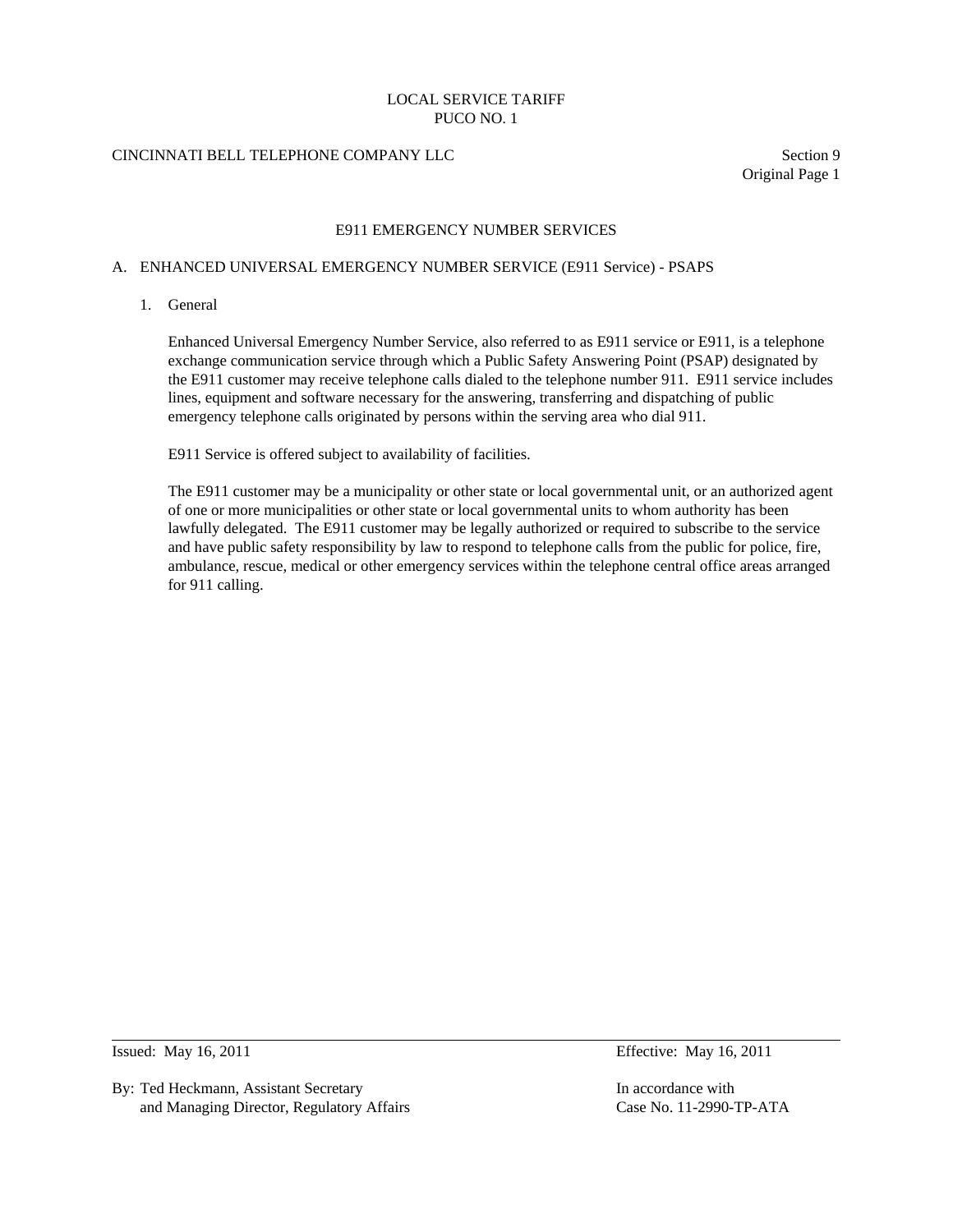# CINCINNATI BELL TELEPHONE COMPANY LLC Section 9

Original Page 2

### E911 EMERGENCY NUMBER SERVICES

### A. ENHANCED UNIVERSAL EMERGENCY NUMBER SERVICE (E911 Service) - PSAPS (Continued)

- 2. Definitions
	- a. Additional E911 Exchange Line

 Additional terminating line at a PSAP that may be ordered by the E911 customer as an optional feature.

b. Alternate Routing (AR)

 A feature provided to allow 911 calls to be routed to a designated alternate location if (1) all E911 exchange lines to the primary PSAP are busy, or (2) the primary PSAP closes down for a period (night service).

c. Automatic Location Identification (ALI)

 A feature by which the name and address associated with the calling party's telephone number (identified by ANI as defined below) may be forwarded to the PSAP for display. Additional telephones with the same number as the calling party's (secondary locations, off premises, etc.) will be identified with the address of the telephone number at the main location.

d. Automatic Number Identification (ANI)

 A feature by which the calling party's telephone number is forwarded to the E911 control office and to the PSAP's Display and Transfer Units.

e. Data Management System (DMS)

 A system of manual procedures and computer programs used to create, store and update the data required to provide the Selective Routing (SR) and ALI features.

f. Default Routing (DR)

 A feature activated when an incoming 911 call cannot be selectively routed due to an ANI failure, garbled digits or other causes. Such incoming calls are routed from an E911 facility group to the control office to a default PSAP. Each incoming E911 facility group to the control office is assigned to a designated default PSAP.

 $\overline{a}$ 

By: Ted Heckmann, Assistant Secretary In accordance with In accordance with and Managing Director, Regulatory Affairs Case No. 11-2990-TP-ATA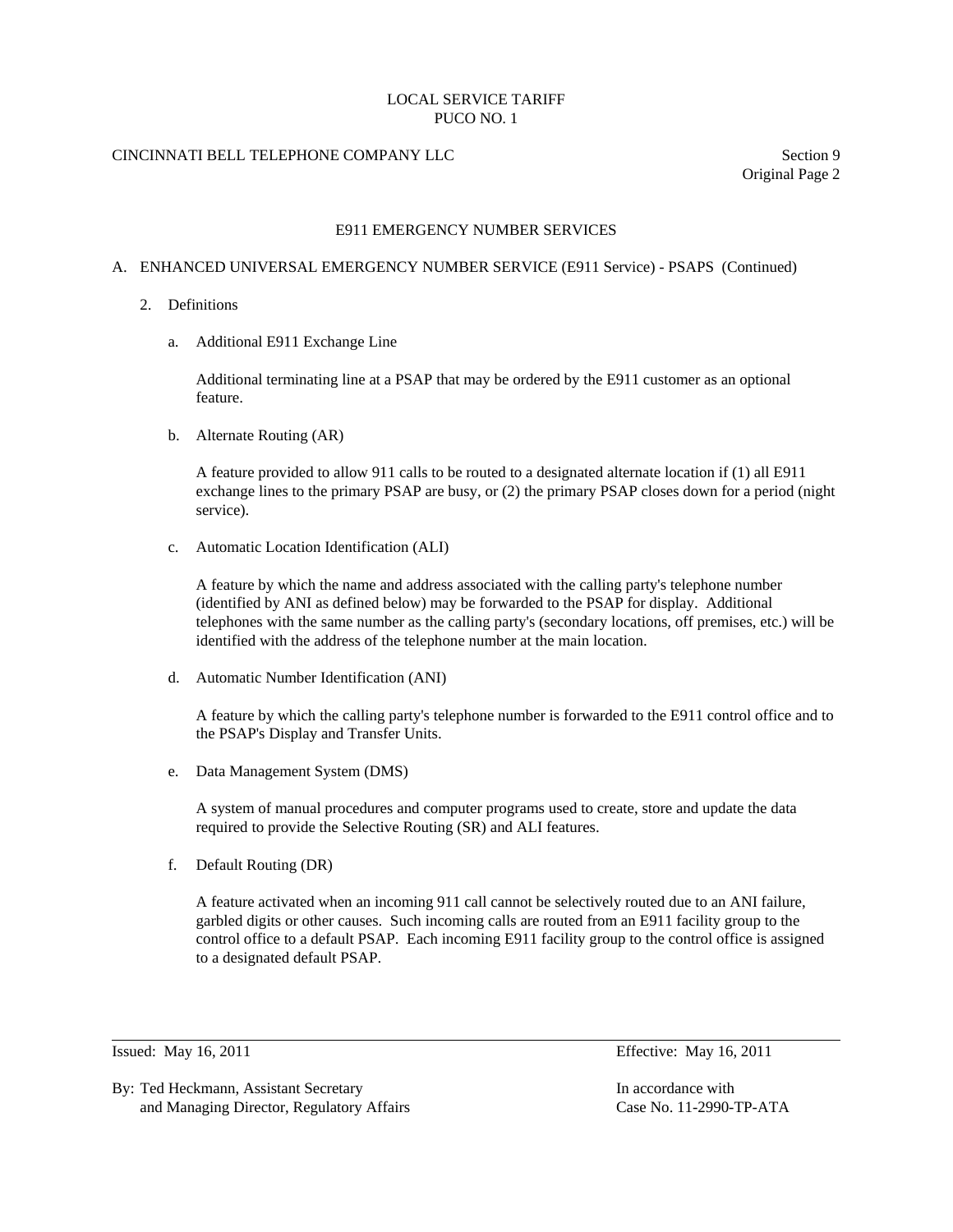# CINCINNATI BELL TELEPHONE COMPANY LLC Section 9

Original Page 3

### E911 EMERGENCY NUMBER SERVICES

### A. ENHANCED UNIVERSAL EMERGENCY NUMBER SERVICE (E911 Service) - PSAPS (Continued)

- 2. Definitions (Continued)
	- g. Display and Transfer Unit

 A selector console and associated common equipment for displaying ANI numbers at the PSAP attendant position and used by the attendant to activate Fixed and/or Selective Transfer functions.

h. End Office

The central office(s) in the E911 system which receive originating 911 calls.

i. Enhanced 911 (E911) Control Office

 The office providing tandem switching capability for E911 calls. It controls switching of ANI information to the PSAP and also provides the SR feature, standard ESS speed calling features, call transfer capability and certain maintenance functions for each PSAP.

j. Enhanced 911 Service Area

 The geographic area in which the E911 customer will respond to all 911 calls and dispatch appropriate emergency assistance.

k. Fixed Transfer

 A feature which enables a PSAP attendant to transfer incoming 911 calls to secondary PSAPs by use of a single button on the Display and Transfer Unit.

l. Forced Disconnect

 A function of the E911 central office trunk circuit which enables the PSAP attendant to release a connection even though the calling party has not hung up. This feature prevents the jamming of the E911 exchange lines.

 $\overline{a}$ 

By: Ted Heckmann, Assistant Secretary **In accordance with** In accordance with and Managing Director, Regulatory Affairs Case No. 11-2990-TP-ATA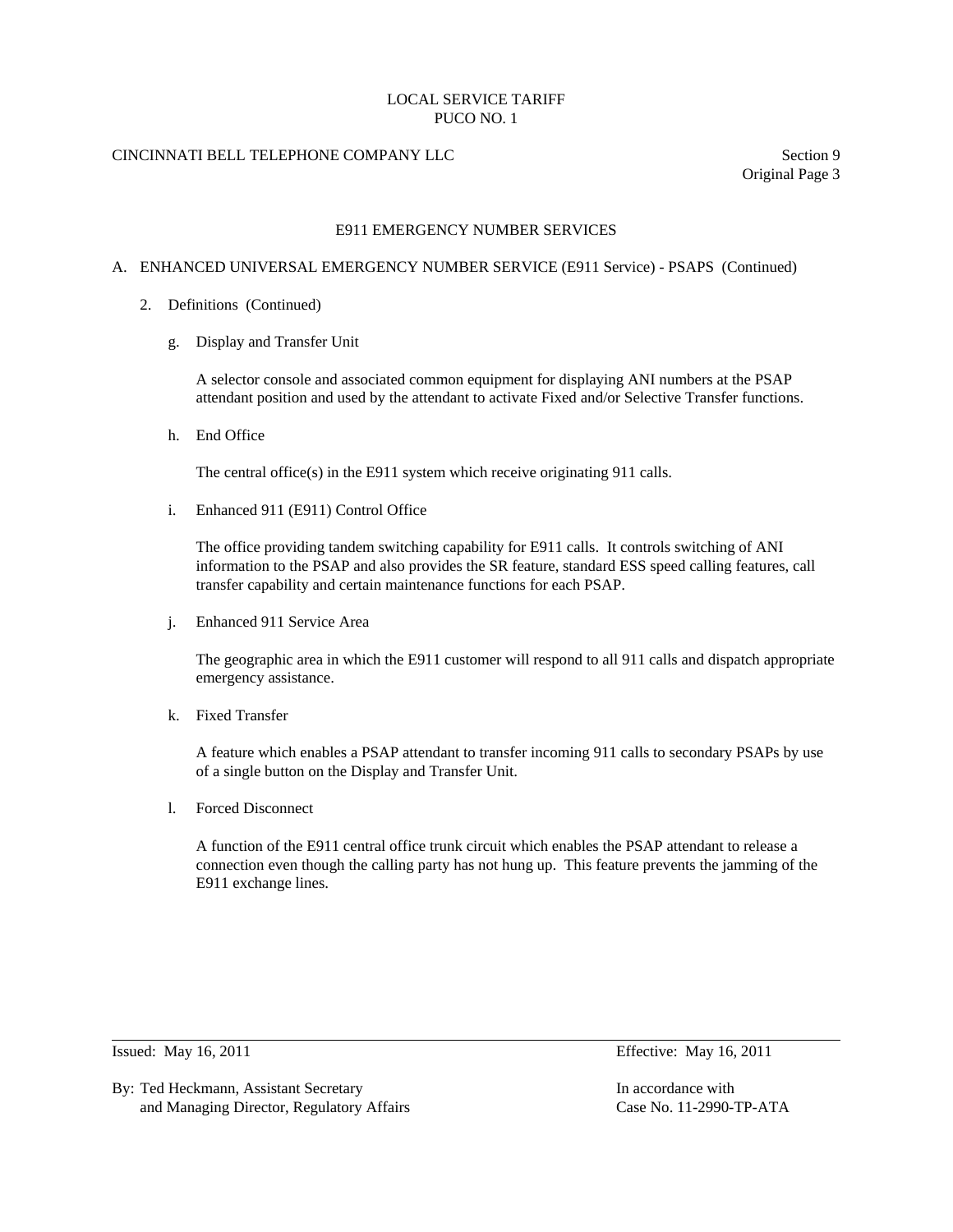# CINCINNATI BELL TELEPHONE COMPANY LLC Section 9

Original Page 4

### E911 EMERGENCY NUMBER SERVICES

### A. ENHANCED UNIVERSAL EMERGENCY NUMBER SERVICE (E911 Service) - PSAPS (Continued)

- 2. Definitions (Continued)
	- m. Manual Transfer

 A feature that enables the PSAP attendant to transfer an incoming call by depressing the switch hook of the associated telephone or the "add" button on the Display and Transfer Unit and dialing either a 7-digit or 10-digit telephone number or a 2-digit Speed Calling code.

n. Public Safety Answering Point (PSAP)

 An answering location for 911 calls originating in a given area. A PSAP may be designated as primary or secondary, which refers to the order in which calls are directed for answering. Primary PSAPs respond first; secondary PSAPs receive calls on a transfer basis only and generally serve as a centralized answering location for a particular type of emergency call. PSAPs are staffed by employees of public safety agencies such as police, fire or emergency medical personnel, or by employees of a common bureau serving a group of such entities.

o. Selective Routing (SR)

 A feature that routes a 911 call from the E911 control office to the designated primary PSAP based upon the identified number of the calling party.

p. Selective Transfer

 A feature providing persons at the PSAP the ability to transfer an incoming call to another agency by depressing a single button labeled with the type of agency, e.g., "Fire," on the Display and Transfer Unit.

q. Serving Central Office

The central office from which a PSAP, either primary or secondary, is served.

 $\overline{a}$ 

By: Ted Heckmann, Assistant Secretary **In accordance with** In accordance with and Managing Director, Regulatory Affairs Case No. 11-2990-TP-ATA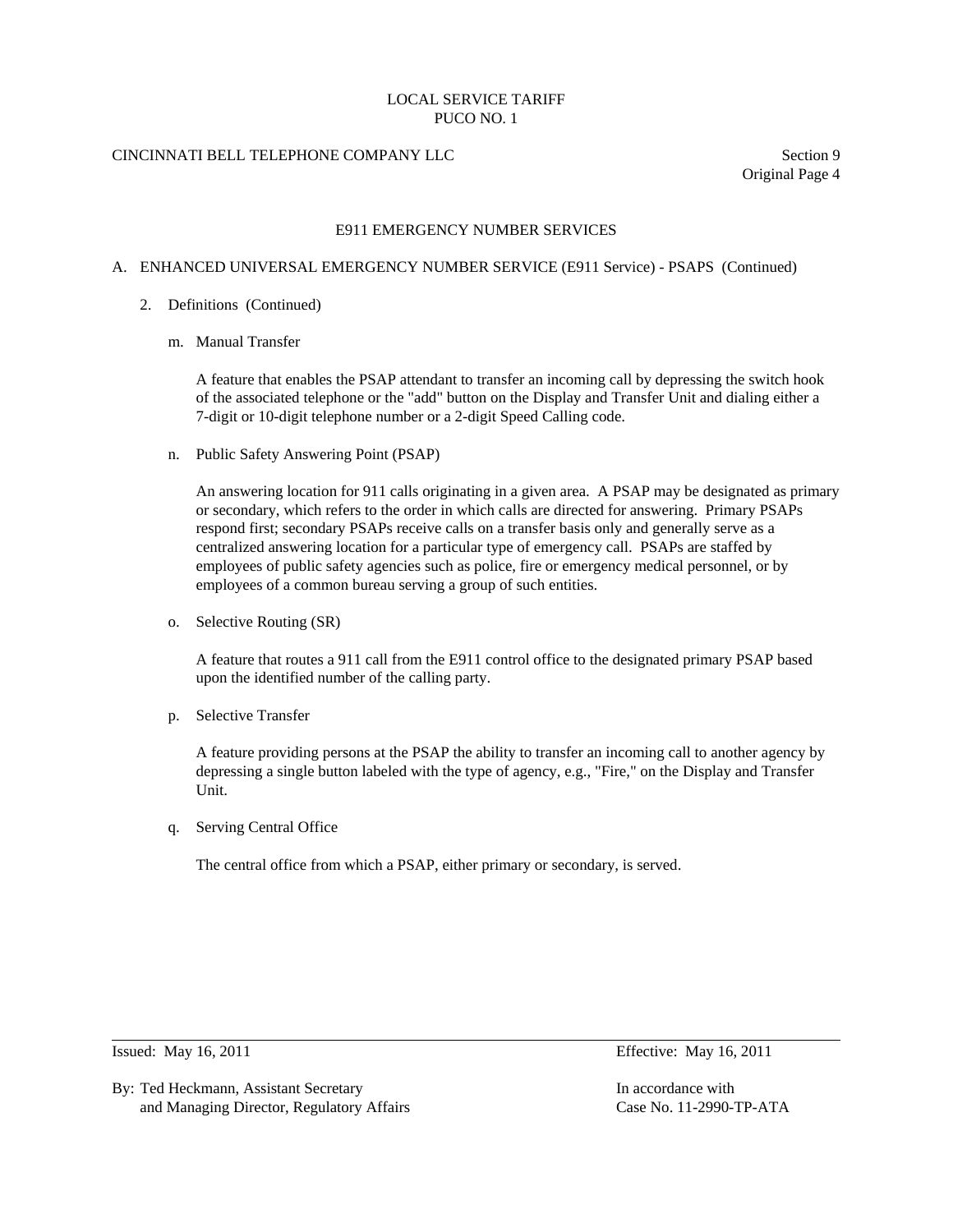# CINCINNATI BELL TELEPHONE COMPANY LLC Section 9

Original Page 5

### E911 EMERGENCY NUMBER SERVICES

### A. ENHANCED UNIVERSAL EMERGENCY NUMBER SERVICE (E911 Service) - PSAPS (Continued)

- 2. Definitions (Continued)
	- r. Universal Emergency Number Service

 A telephone exchange communication service for receiving telephone calls placed by persons in need of assistance who dial the number 911. These calls are answered at PSAPs established and operated by the E911 customer. The lines and equipment associated with the service arrangement for the answering, transferring and dispatching of public emergency telephone calls are included.

s. Universal Emergency Number Service Customer (E911 Customer)

 A municipality or other state or local governmental unit or an authorized agent of one or more municipalities or other state or local governmental units, to whom authority has been lawfully delegated within a defined geographic area to respond to public emergency telephone calls including police, fire, ambulance, rescue and medical service.

 $\overline{a}$ 

By: Ted Heckmann, Assistant Secretary **In accordance with** In accordance with and Managing Director, Regulatory Affairs Case No. 11-2990-TP-ATA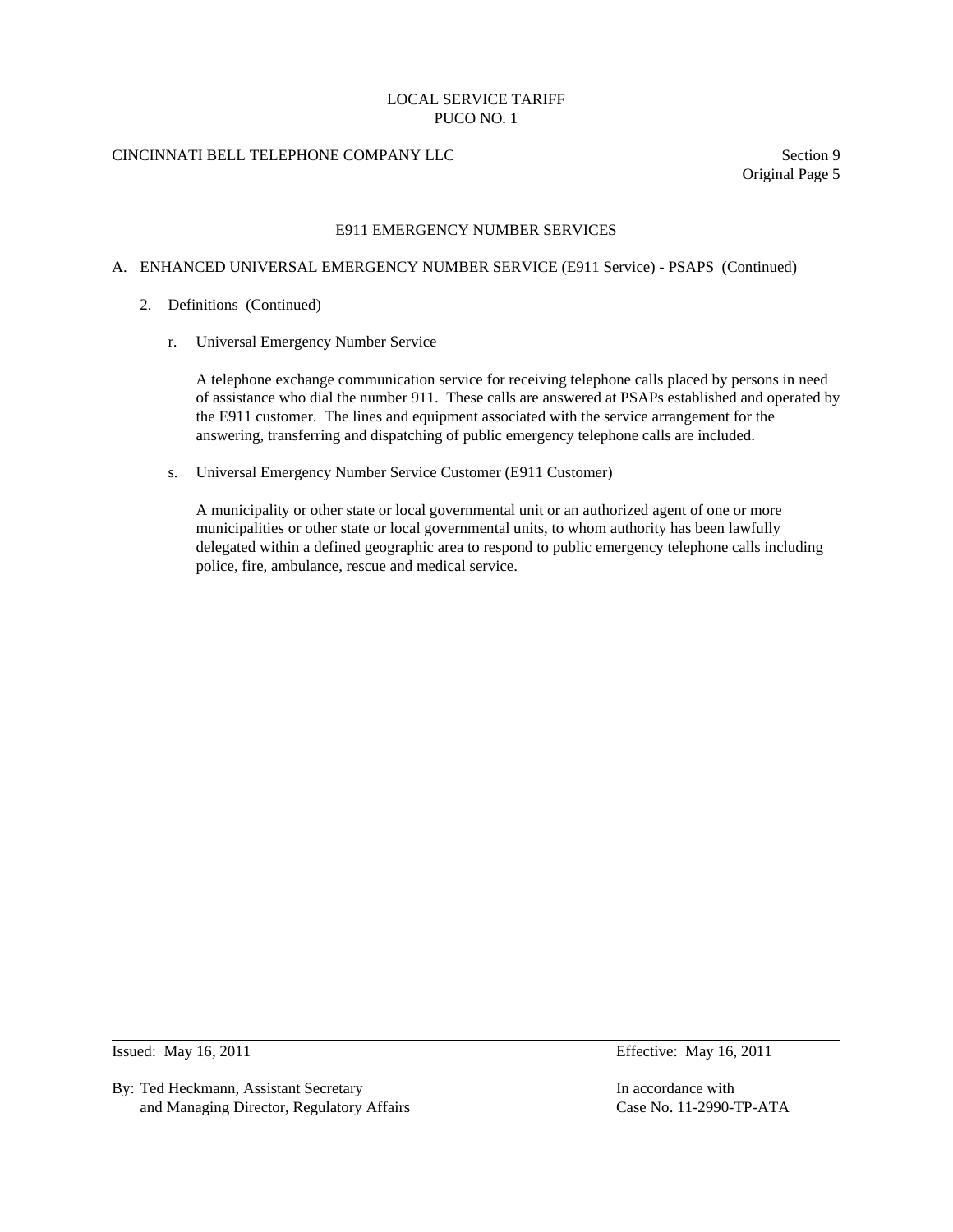# CINCINNATI BELL TELEPHONE COMPANY LLC Section 9

Original Page 6

### E911 EMERGENCY NUMBER SERVICES

# A. ENHANCED UNIVERSAL EMERGENCY NUMBER SERVICE (E911 Service) - PSAPS (Continued)

#### 3. Rules and Regulations

 This service is limited to the use of central office telephone number 911 as the universal emergency telephone number. Only one E911 service will be provided within any government agency's locality.

 The 911 emergency telephone number is not intended as a total replacement for the telephone service of the various public safety agencies which participate in the use of this number. The public safety agencies will subscribe to other exchange telephone service as provided in this tariff or the Company's Nonresidence Service Agreement - Local Telephone Services.

 The service is furnished to an E911 customer only for the purpose of receiving reports of emergencies from the public.

 E911 Service is classified as nonresidence exchange service and is arranged for one-way incoming service to the appropriate PSAP. Outgoing calls can only be made on a transfer basis.

 E911 Service is provided solely for the benefit of the E911 customer operating the PSAP. The provision of E911 Service by the Company is not to be interpreted, construed, or regarded, either expressly or by implication, as being for the benefit of or creating any Company obligation toward any third person or legal entity other than the E911 customer.

 The Company furnishes the use of its facilities to enable the E911 customer's personnel to answer and forward 911 calls at the PSAP.

 Any terminal equipment used in conjunction with E911 Service, whether the equipment is provided by the Company or the E911 customer, must be configured so that it is unable to extract any information from the Data Management System other than information relating to a number identified through the ANI feature as the source of an in-progress call.

 E911 information consisting of the names, addresses and telephone numbers of calling parties whose listings are not published in directories or listed in Directory Assistance offices is confidential. The E911 calling party forfeits the privacy afforded by non-address and non-published service to the extent that the telephone number, address and name associated with the originating station location may be furnished to the PSAP on a call-by-call basis only for the purpose of responding to emergency calls.

 $\overline{a}$ 

Issued: May 16, 2011 Effective: May 16, 2011

By: Ted Heckmann, Assistant Secretary **In accordance with** In accordance with and Managing Director, Regulatory Affairs Case No. 11-2990-TP-ATA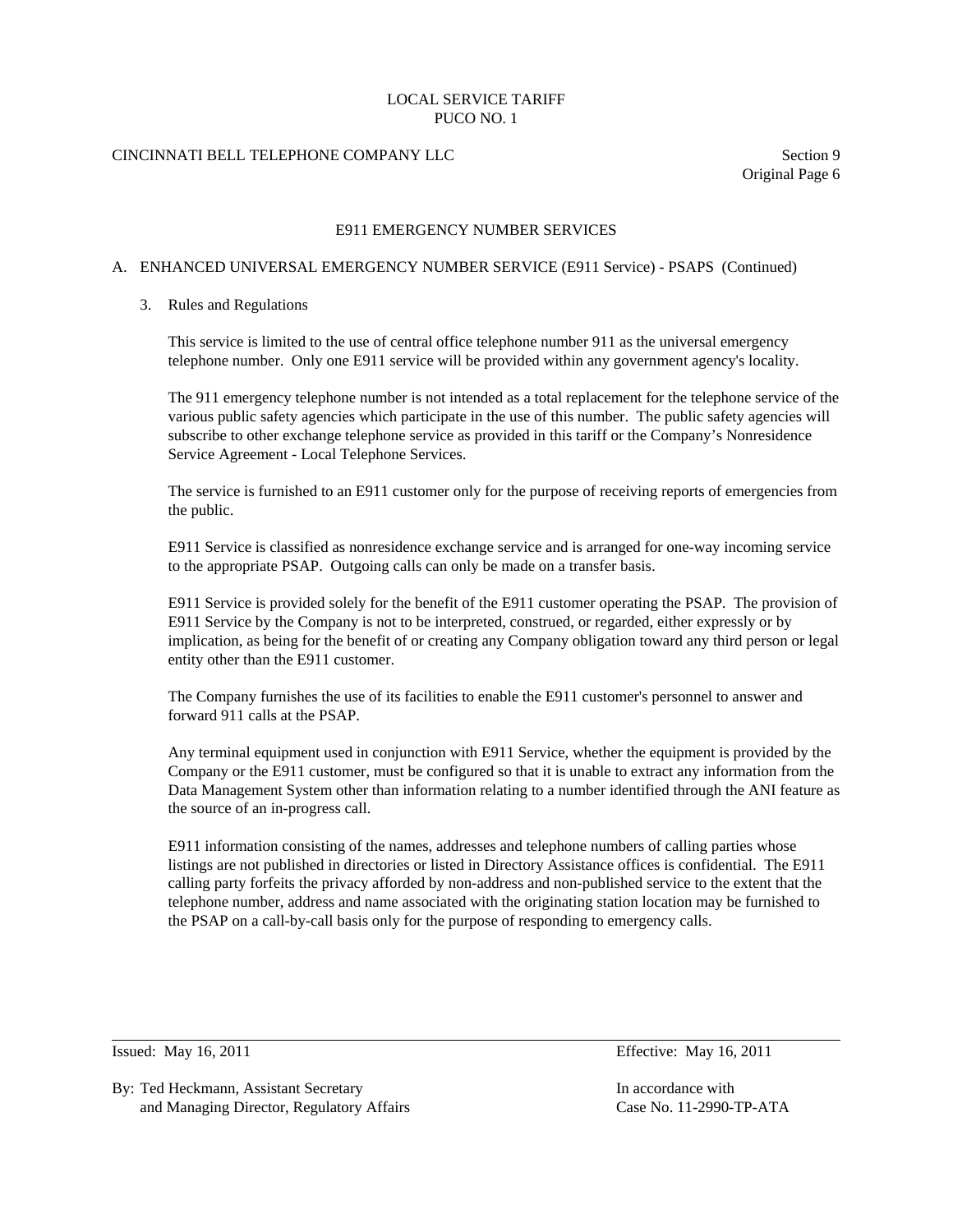# CINCINNATI BELL TELEPHONE COMPANY LLC Section 9

Original Page 7

### E911 EMERGENCY NUMBER SERVICES

# A. ENHANCED UNIVERSAL EMERGENCY NUMBER SERVICE (E911 Service) - PSAPS (Continued)

#### 3. Rules and Regulations (Continued)

 Due solely to the technology of the Company network portion of the E911 system, E911 information may be transmitted to E911 customers on calls that are not classified as emergency calls. In the circumstance of the inadvertent disclosure of such information, the E911 customer will not utilize or disclose such information.

 Central offices which are not currently equipped to transmit ANI will not be modified to provide ANI only for the purposes of E911 Service. In such circumstances, default routing and central office identification will be provided in lieu of selective routing and ANI display.

 The Company will have no liability to any person in connection with E911 service as provided in Section 4931.49 (C) of the Ohio Revised Code, or its successor, which states that a telephone company and its officers, directors, employees and agents are not liable in damages in a civil action for injuries, death or loss to persons or property incurred by any person resulting from the telephone company's, its officers', directors', employees' or agents' participation in or acts or omissions in connection with such participation in a 911 system, as defined therein.

 The rates charged for E911 service do not contemplate the inspection or constant monitoring of facilities to discover errors, defects and malfunctions in the service, nor does the Company undertake this responsibility. The E911 customer will make whatever operational tests are, in the judgment of the E911 customer, required to determine whether the system is functioning properly for its use. The E911 customer must promptly notify the Company in the event the system is not functioning properly.

 Each E911 customer agrees to release, indemnify, defend and hold harmless the Company and its directors, officers, employees and agents, from any or all loss, claims, demands, suits or other action, or any liability whatsoever (including attorneys' fees), whether suffered, made, instituted or asserted by the E911 customer or by any other party or person, for any personal injury to or death of any person or persons, or for any loss to persons or property, whether owned by the E911 customer or others.

 The E911 customer also agrees to release, indemnify and hold harmless the Company for any infringement or invasion of the right of privacy of any person or persons, caused or claimed to have been caused, directly or indirectly, by the installation, operation, failure to operate, maintenance, removal, presence, condition, occasion or use of E911 service features and the equipment associated with it, or by any services furnished by the Company in connection with E911 service, including but not limited to the identification of the telephone number, address or name associated with the telephone used by the calling party or parties accessing E911 service under the terms of this tariff, and which arise from the acts of the E911 customer, its agencies or municipalities, or the employees or agents of any of them.

 $\overline{a}$ 

By: Ted Heckmann, Assistant Secretary **In accordance with** In accordance with and Managing Director, Regulatory Affairs Case No. 11-2990-TP-ATA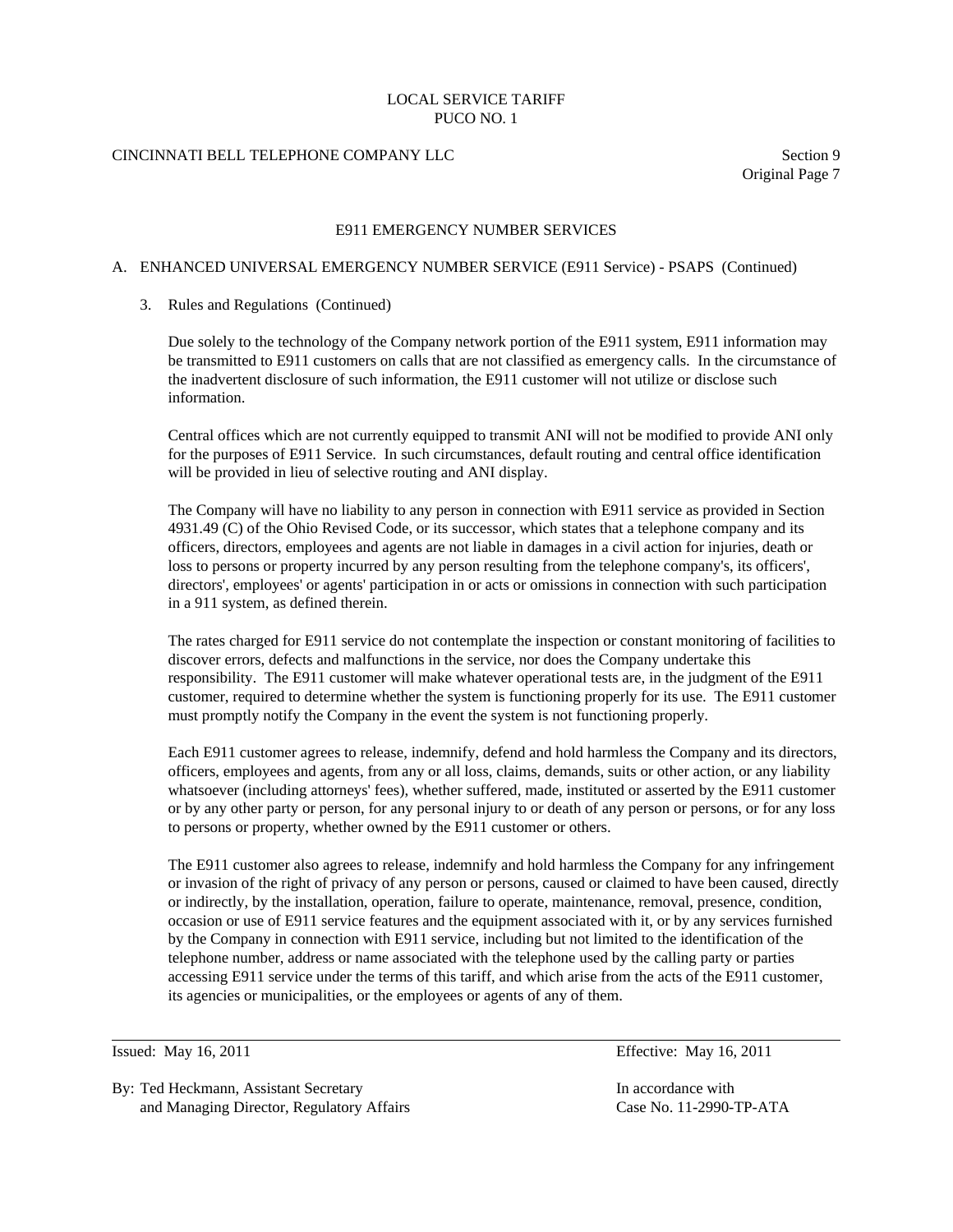# CINCINNATI BELL TELEPHONE COMPANY LLC Section 9

Original Page 8

### E911 EMERGENCY NUMBER SERVICES

### A. ENHANCED UNIVERSAL EMERGENCY NUMBER SERVICE (E911 Service) - PSAPS (Continued)

#### 3. Rules and Regulations (Continued)

 The Company's intent will be to provide at least the same level of service reliability and quality as the telephone service being provided in the exchanges where E911 service is offered.

 Because the Company's serving boundaries and political subdivision boundaries may not coincide, it is the obligation of the E911 customer to make arrangements to handle all E911 calls that originate from telephones served by central offices in the local service area whether or not the calling telephone is situated on property within the geographical boundaries of the E911 customer's public safety jurisdiction.

 Completion of a Final Plan adopted in accordance with Section 4931.43 of the Ohio Revised Code will constitute an application for service.

 The E911 customer must furnish to the Company in its Final Plan, its agreement to the following terms and conditions:

That all E911 calls will be answered on a 24-hour day, seven-day week basis.

 That the E911 customer has responsibility for dispatching the appropriate emergency service vehicles within the E911 service area, or will undertake to transfer all E911 calls received to the public safety agency with responsibility for dispatching such services, to the extent that those services are reasonably available.

 That the E911 customer will develop an appropriate method for responding to 911 calls which may be directed to the E911 PSAP by calling parties.

 That the E911 customer will subscribe to local exchange service at the PSAP location for administrative purposes, for placing outgoing calls, and for receiving other calls.

 That the E911 customer will subscribe to, or provide, telephone equipment with a capacity adequate to handle the number of incoming E911 lines recommended by the Company to be installed.

 $\overline{a}$ 

Issued: May 16, 2011 Effective: May 16, 2011

By: Ted Heckmann, Assistant Secretary **In accordance with** In accordance with and Managing Director, Regulatory Affairs Case No. 11-2990-TP-ATA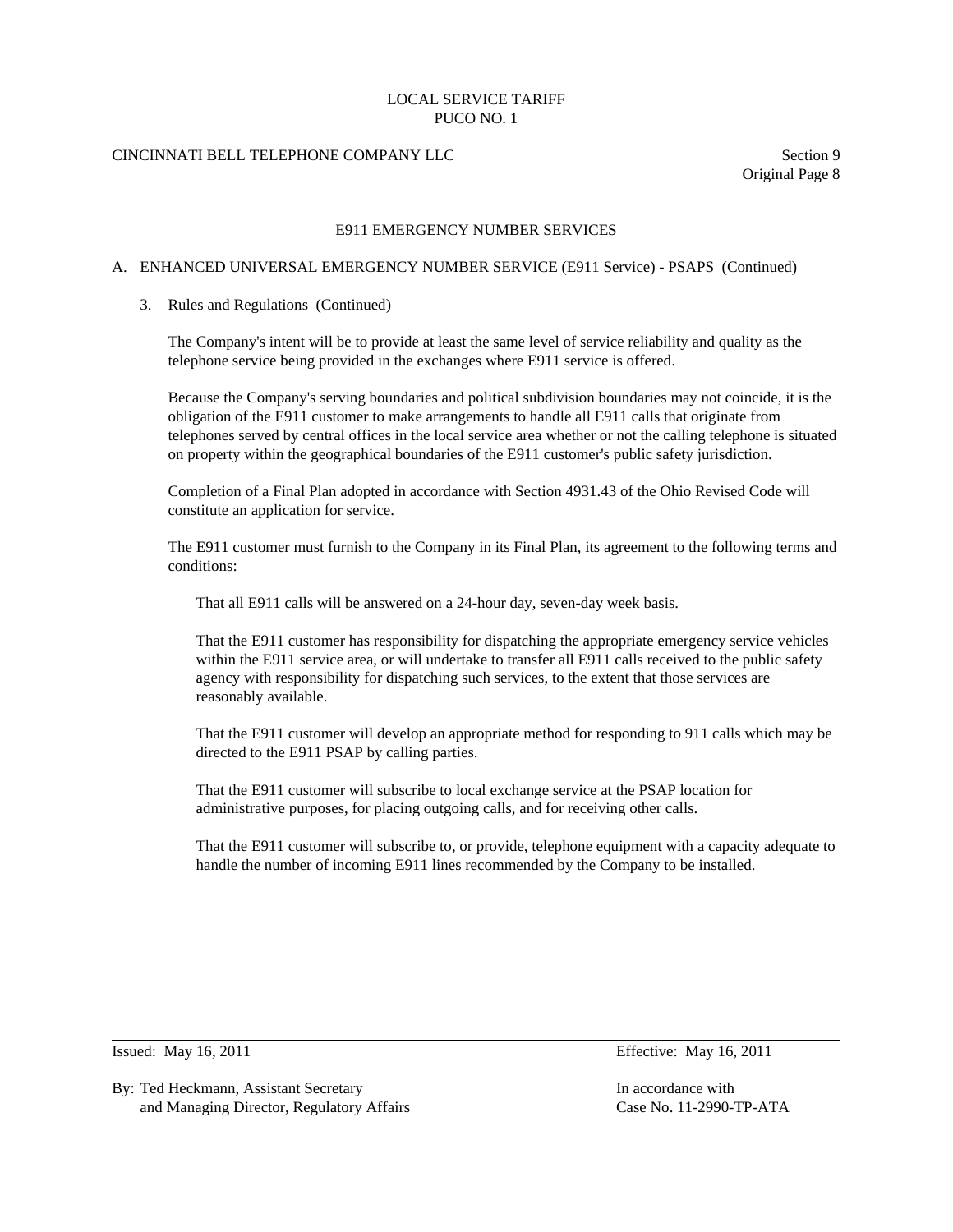# CINCINNATI BELL TELEPHONE COMPANY LLC Section 9

Original Page 9

### E911 EMERGENCY NUMBER SERVICES

#### A. ENHANCED UNIVERSAL EMERGENCY NUMBER SERVICE (E911 Service) - PSAPS (Continued)

#### 3. Rules and Regulations (Continued)

 The E911 customer is responsible for identifying primary and secondary PSAP locations as well as the unique combinations of police, fire, ambulance, rescue and medical service agencies or any other appropriate agencies responsible for providing emergency service in the E911 serving area. An Emergency Service Number (ESN) will be provided by the Company for each unique combination. The E911 customer will associate these ESNs with street address ranges or other mutually agreed upon-routing criteria in the E911 serving area. These ESNs will reside in the Data Management System (DMS) and the E911 control office. The ESN will be used by the E911 Control Office to permit routing of 911 calls to the primary and secondary PSAPs responsible for handling of calls from each telephone in the E911 serving area. The following terms define the E911 customer's responsibility in providing this information:

 Initial and subsequent ESN assignments by street name, address range and area or other mutually agreed-upon routing criteria must be furnished to the Company by the E911 customer before the effective date of service.

 After establishment of service, it is the E911 customer's responsibility to continue to verify the accuracy of the routing information contained in the master address file, and to advise the Company of any changes in street names, establishment of new streets, changes in address numbers used on existing streets, closing and abandonment of streets, changes in police, fire, ambulance, rescue and medical or other appropriate agencies' jurisdiction over any address, annexations and other changes in municipal and county boundaries, incorporation of new cities or any other matter that will affect the routing of E911 calls to the proper PSAP.

 The Company annually will provide to the E911 customer a complete written copy of the master address file to permit the E911 customer to verify accuracy of the police, fire, and ambulance, rescue and medical PSAP routing designations.

 Changes, deletions and additions which the E911 customer desires to have made in the master address file should be submitted in writing when they occur.

l

By: Ted Heckmann, Assistant Secretary **In accordance with** In accordance with and Managing Director, Regulatory Affairs Case No. 11-2990-TP-ATA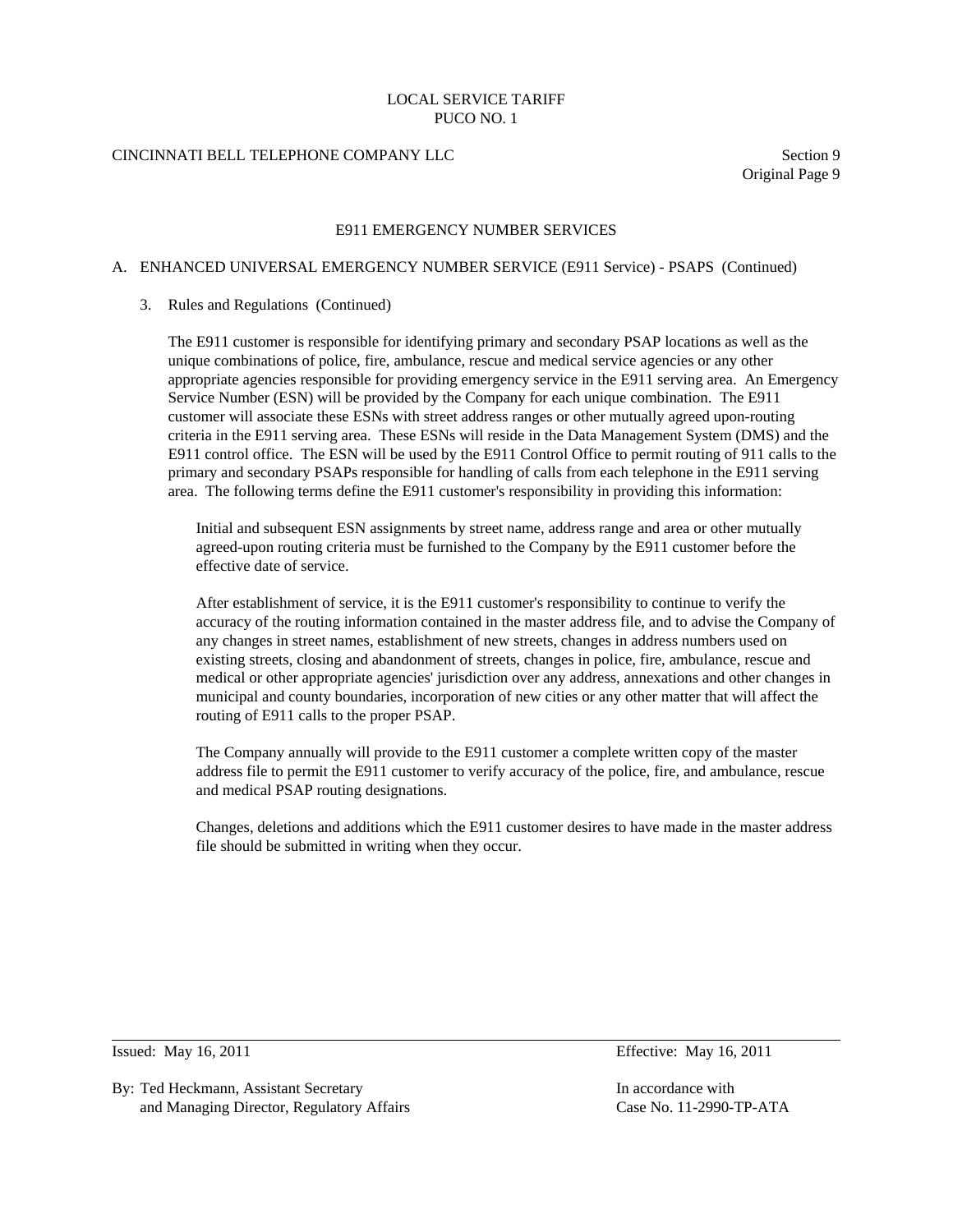# CINCINNATI BELL TELEPHONE COMPANY LLC Section 9

Original Page 10

### E911 EMERGENCY NUMBER SERVICES

### A. ENHANCED UNIVERSAL EMERGENCY NUMBER SERVICE (E911 Service) - PSAPS (Continued)

#### 4. Service Features

E911 service includes the following service features:

 Alternate Routing Automatic Number Identification Automatic Location Identification Central Office Transfer Arrangements Default Routing Forced Disconnect Selective Routing Speed Calling

 The Service Feature offerings include provision of E911 exchange lines to all primary PSAPs and to secondary PSAPs which are equipped to display ANI information on Company or customer provided PSAP equipment. The number of lines to a PSAP will be determined by the Company, based upon anticipated call volumes. Secondary PSAPs which do not meet these specifications will receive calls on a transfer basis over the exchange network, or the E911 customer may subscribe for an additional E911 Exchange Line.

 PSAP equipment, designed for use with key telephone systems and automatic call distributor systems, is unregulated and may include:

 ANI Display and Transfer equipment consisting of a microprocessor-controlled, stored program system capable of serving up to fifteen incoming E911 lines and fifteen Display and Transfer Units.

 ALI equipment providing retrieval of the calling party's address from a data base and its display on units located at attendant positions. A maximum of fifteen display units may be installed per system.

 $\overline{a}$ 

By: Ted Heckmann, Assistant Secretary **In accordance with** In accordance with and Managing Director, Regulatory Affairs Case No. 11-2990-TP-ATA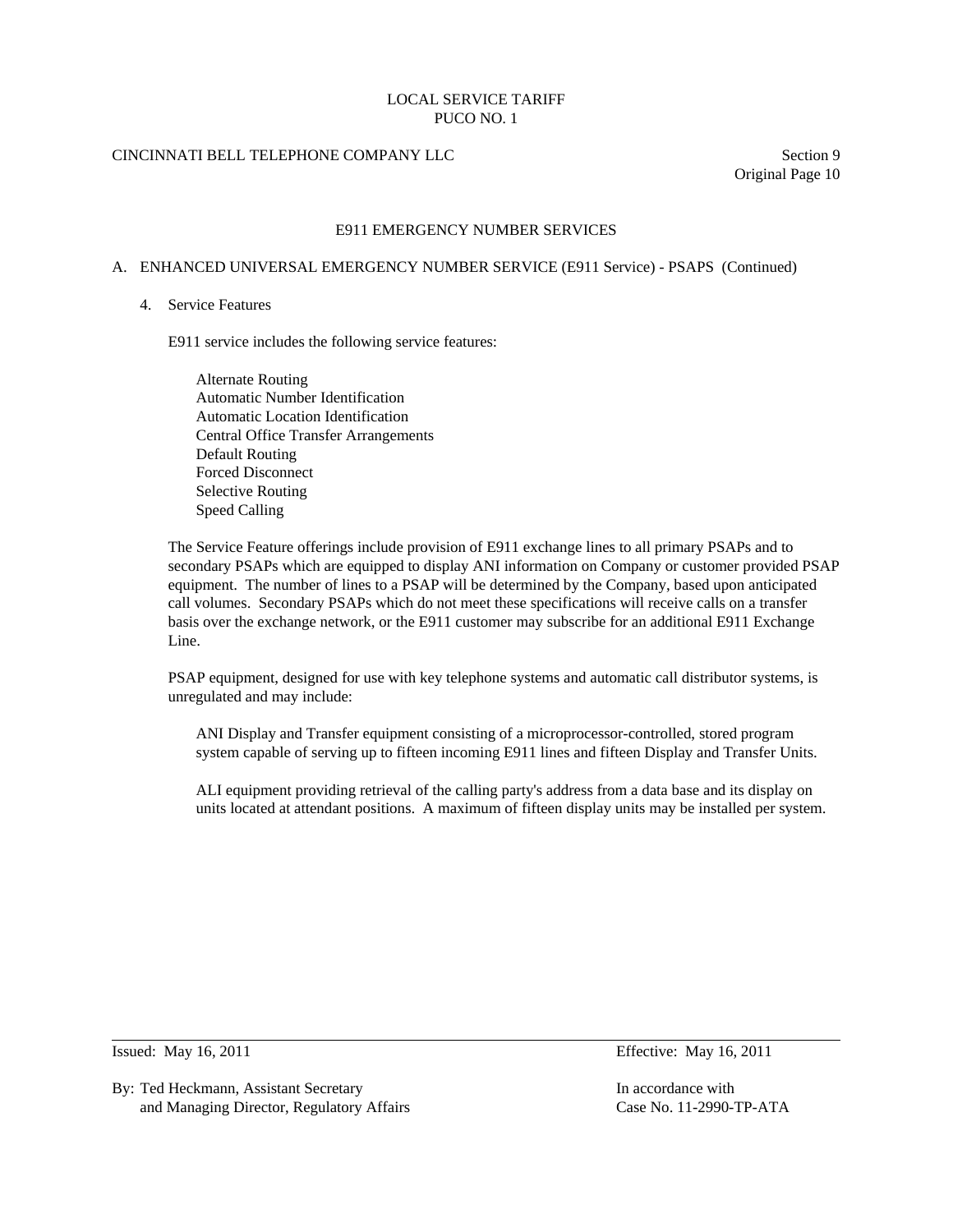## CINCINNATI BELL TELEPHONE COMPANY LLC Section 9

Original Page 11

### E911 EMERGENCY NUMBER SERVICES

### A. ENHANCED UNIVERSAL EMERGENCY NUMBER SERVICE (E911 Service) - PSAPS (Continued)

#### 5. Rates and Charges

a. Service Features

 The amount to be billed for the E911 service will be based on the number of access lines in the area to be served, rounded to nearest 1000 access lines (excluding all types of WATS terminations). This count is based upon the maximum number of access lines stated below, in service during the most current twelve month period at the time service is established. This count will be adjusted annually to update customer billing, with the applicable twelve month period being the calendar year.

|                |                                                                                                                            | Initial<br><b>Charge</b> | Monthly<br>Rate | USOC |
|----------------|----------------------------------------------------------------------------------------------------------------------------|--------------------------|-----------------|------|
| $1_{-}$        | Combined Automatic Number and<br>Location Identification and Selective<br>Routing per 1000 access lines served             | 3,214.18                 | 120.09          | E8Z  |
| 2.             | Additional (optional) E911 Exchange<br>Line terminating at PSAP, each                                                      | 159.58                   | 58.93           | E8K  |
| 3.             | Automatic Number Identification<br>(ANI) per 1000 access lines served                                                      | 388.76                   | 23.12           | E8X  |
| 4.             | Selective Routing (SR) per 1000<br>access lines served                                                                     | 2,815.83                 | 109.77          | E8R  |
| 5 <sub>1</sub> | <b>Combined Automatic Number</b><br><b>Identification and Selective Routing</b><br>(ANI/SR) per 1000 access lines served   | 2,889.26                 | 112.13          | E8T  |
| 6.             | <b>Combined Automatic Location</b><br><b>Identification and Selective Routing</b><br>(ALI/SR) per 1000 access lines served | 3,140.75                 | 117.72          | E8V  |

l

By: Ted Heckmann, Assistant Secretary **In accordance with** In accordance with and Managing Director, Regulatory Affairs Case No. 11-2990-TP-ATA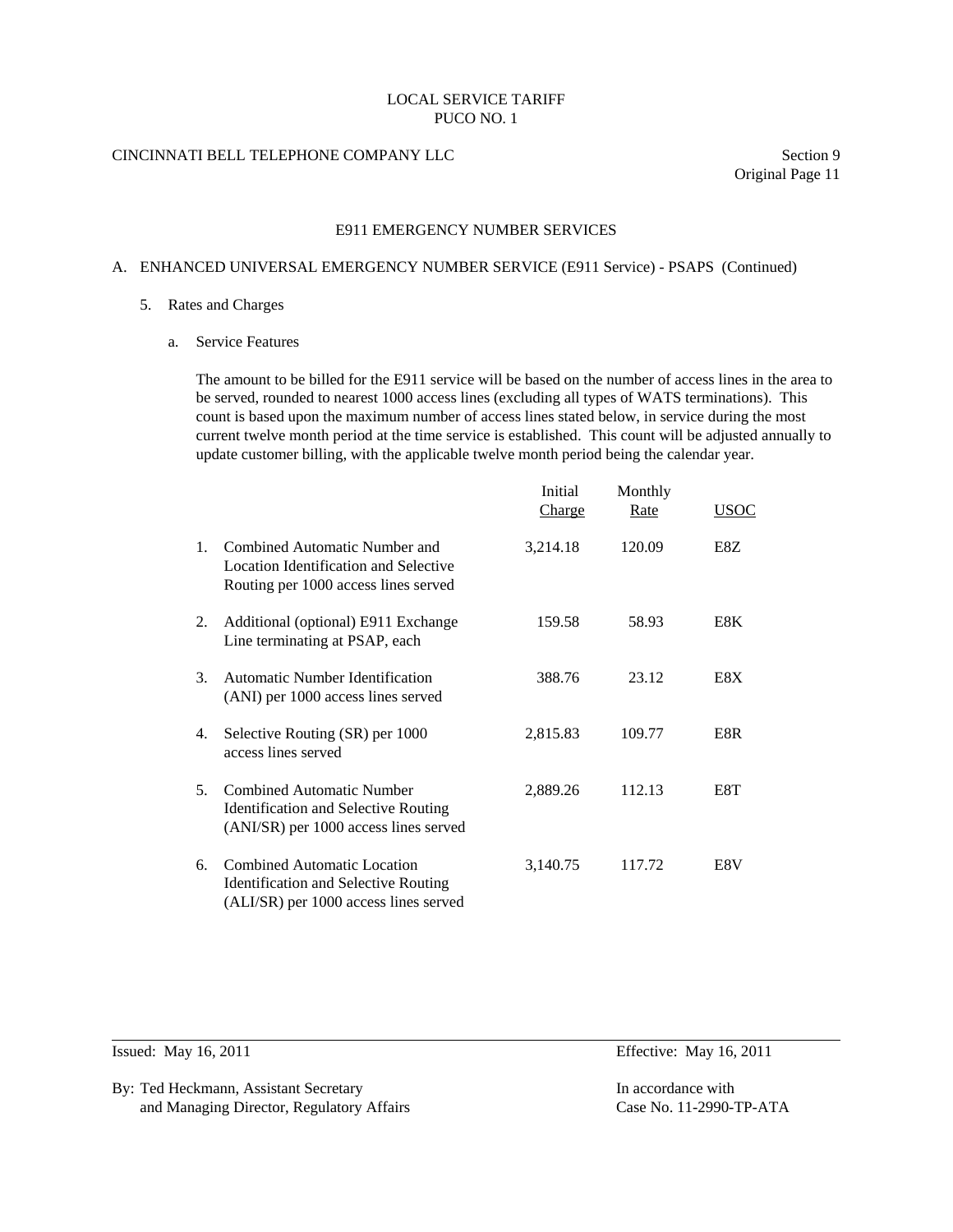# CINCINNATI BELL TELEPHONE COMPANY LLC Section 9

Original Page 12

### E911 EMERGENCY NUMBER SERVICES

### A. ENHANCED UNIVERSAL EMERGENCY NUMBER SERVICE (E911 Service) - PSAPS (Continued)

### 5. Rates and Charges (Continued)

b. Messages

The calling party is not charged for calls placed to the 911 number on a call-by-call basis.

 Charges for messages transferred over exchange facilities from a PSAP are billed according to rates applicable from the central office serving the PSAP initiating the transfer to the point of termination of the transfer.

c. Moves or Changes

 Charges for customer requests which necessitate additions, removals, moves or changes of access facilities and/or equipment on Company premises will be based upon costs per request.

 Installation of additional network or other facilities to maintain a satisfactory grade of service such as described in this section will be provided by the Company at no additional charge to the customer.

 $\overline{a}$ 

By: Ted Heckmann, Assistant Secretary **In accordance with** In accordance with and Managing Director, Regulatory Affairs Case No. 11-2990-TP-ATA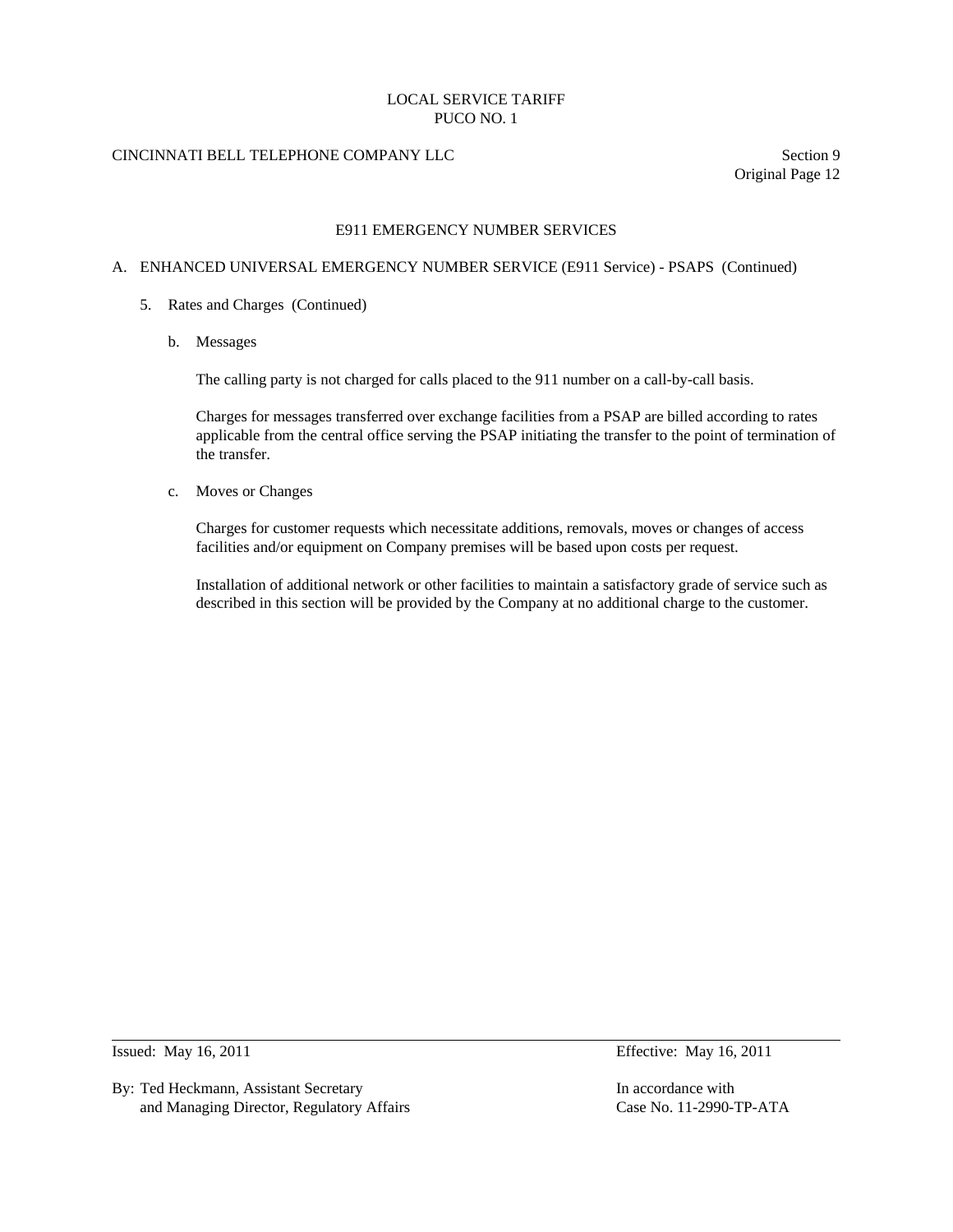## CINCINNATI BELL TELEPHONE COMPANY LLC Section 9

Original Page 13

### E911 EMERGENCY NUMBER SERVICES

#### B. ENHANCED UNIVERSAL EMERGENCY NUMBER SERVICE (E911 Service) - SUBSCRIBER CHARGE

 Company subscribers who are served within the area covered by an E911 system will pay a monthly rate for the maintenance and operation of the telephone network in providing E911 service. In areas where the Company is not the host company, subscribers will pay a monthly rate for the maintenance and operation of the portion of the telephone network provided by the Company in furnishing E911 service plus any costs accruing to the Company from connecting host companies necessary for provisioning of this service. This rate will be computed by dividing the total monthly rate billed to the E911 customer by the total number of residential and business access lines, or their equivalent, within the area served (rounded to the nearest cent), as follows.

Monthly charge per line in counties equipped with E911 service (See Note): 0.12

 Note: For Centrex customers, the number of 911 charges to be assessed per customer account will be determined in accordance with the following scale:

| Number of Centrex            | Number of 911 Charges |
|------------------------------|-----------------------|
| <b>Exchange Access Lines</b> | Per Customer Account  |
|                              |                       |
| 1                            | 1                     |
| $2 - 6$                      | $\overline{2}$        |
| $7-12$                       | 3                     |
| $13-18$                      | 4                     |
| 19-25                        | 5                     |
| 26-32                        | 6                     |
| 33-40                        | 7                     |
| $41 - 50$                    | 8                     |
| 51-100                       | 15                    |
| 101-200                      | 20                    |
| 201-300                      | 30                    |
| 301-400                      | 40                    |
| 401-500                      | 50                    |
| 501-1000                     | 100                   |
| 1001-2000                    | 150                   |
| 2001-3000                    | 200                   |
| 3001-4000                    | 250                   |
| 4001-5000                    | 300                   |
| $5000+$                      | 400                   |
|                              |                       |

l

Issued: May 16, 2011 Effective: May 16, 2011

By: Ted Heckmann, Assistant Secretary **In accordance with** In accordance with and Managing Director, Regulatory Affairs Case No. 11-2990-TP-ATA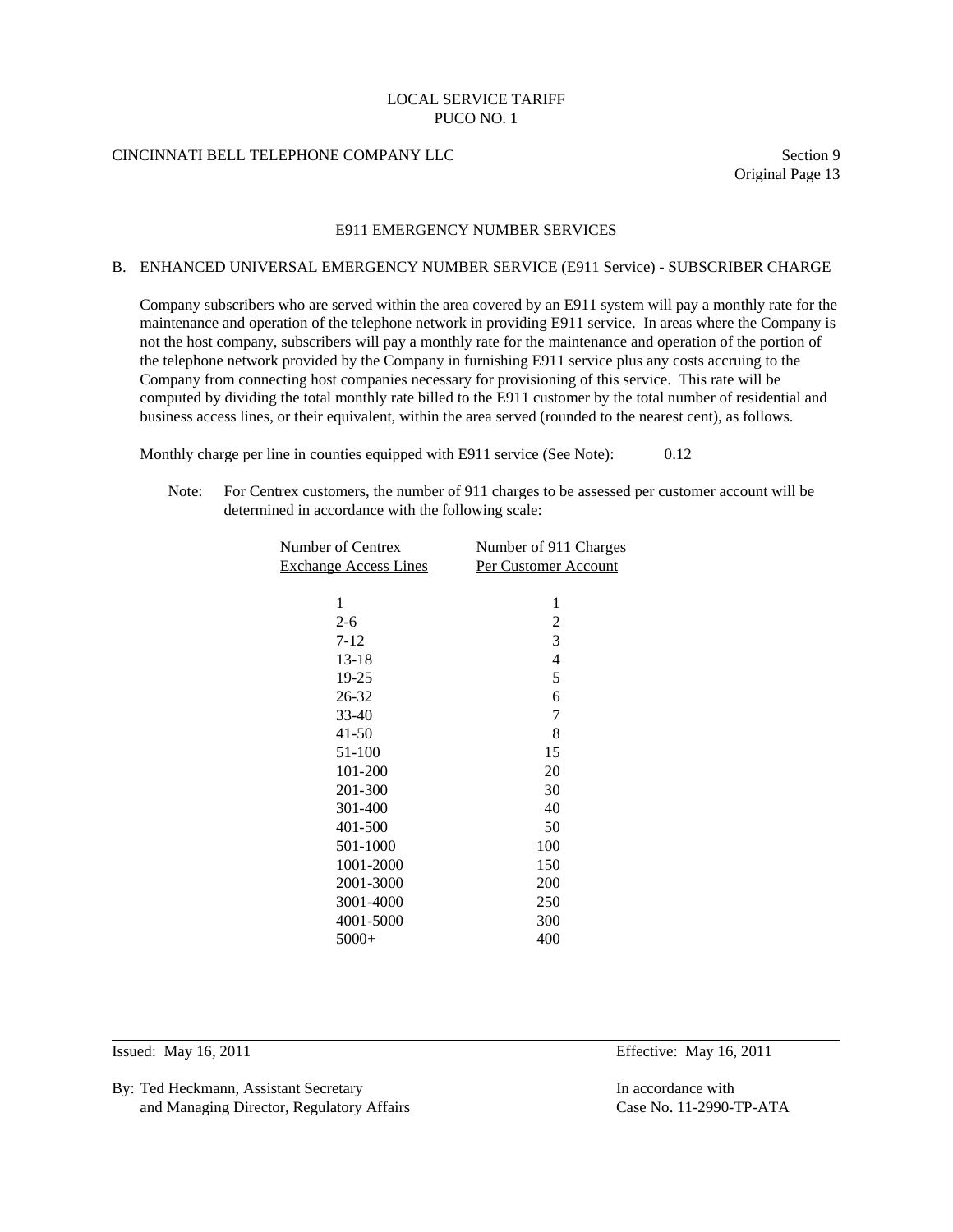# CINCINNATI BELL TELEPHONE COMPANY LLC Section 9

Original Page 14

### E911 EMERGENCY NUMBER SERVICES

#### C. WIRELESS EMERGENCY NUMBER SERVICE ACCESS (W-ENSA)

#### 1. Service Description

 Wireless Emergency Number Service Access (W-ENSA) is a service which allows Wireless Telecommunications Carriers ("Carriers") to use the facilities and databases of the Company. The Company's facilities and databases may be used only when the Company is the 911 service provider and only when the facilities and databases are necessary in the provisioning of Universal Emergency Number/911 Telecommunications Service.

 W-ENSA includes the conditioning of Carrier-obtained or Carrier-provided transport facilities from the interconnection point, routing such facilities to the appropriate 911 Selective Routing Switch, access to 911 Telecommunications Service features and the coordination of initial loading, updating and maintaining of the Carrier's customer information in the Company's databases.

When a carrier subscribes to W-ENSA, the Company will route the wireless 911 call to a designated Public Safety Answering Point (PSAP) and deliver information related to the wireless 911 call to the PSAP which is sent to the Company by the carrier in accordance with the Federal Communication Commission's (FCC) requirements for Phase I and Phase II enhanced 911 service established in CC Docket No. 94-102 and set forth in administrative regulations at 47 C.F.R. § 20.18 et. seq.

 When provisioning W-ENSA Phase I Service, the Company will forward to the designated PSAP the telephone number of the originator of the wireless 911 call and the location of the cell site or base station receiving the 911 call through the use of Automatic Number Identification ("ANI") or Pseudo Automatic Number Identification ("pANI").

 The Company's W-ENSA Phase II Service is an enhancement of W-ENSA Phase I Service. Under W-ENSA Phase II, in addition to the ANI or pANI associated with the location of the call site or cell sector receiving the 911 call, the Company will deliver the longitude and latitude information of the 911 caller's location to the designated PSAP provided to the Company by the carrier.

 Universal Emergency Number 911 Telecommunications Service is available to Carriers via one or a combination of service features subscribed to by the Universal Emergency Number 911 Telecommunications Service subscriber.

 $\overline{a}$ 

Issued: May 16, 2011 Effective: May 16, 2011

By: Ted Heckmann, Assistant Secretary **In accordance with** In accordance with and Managing Director, Regulatory Affairs Case No. 11-2990-TP-ATA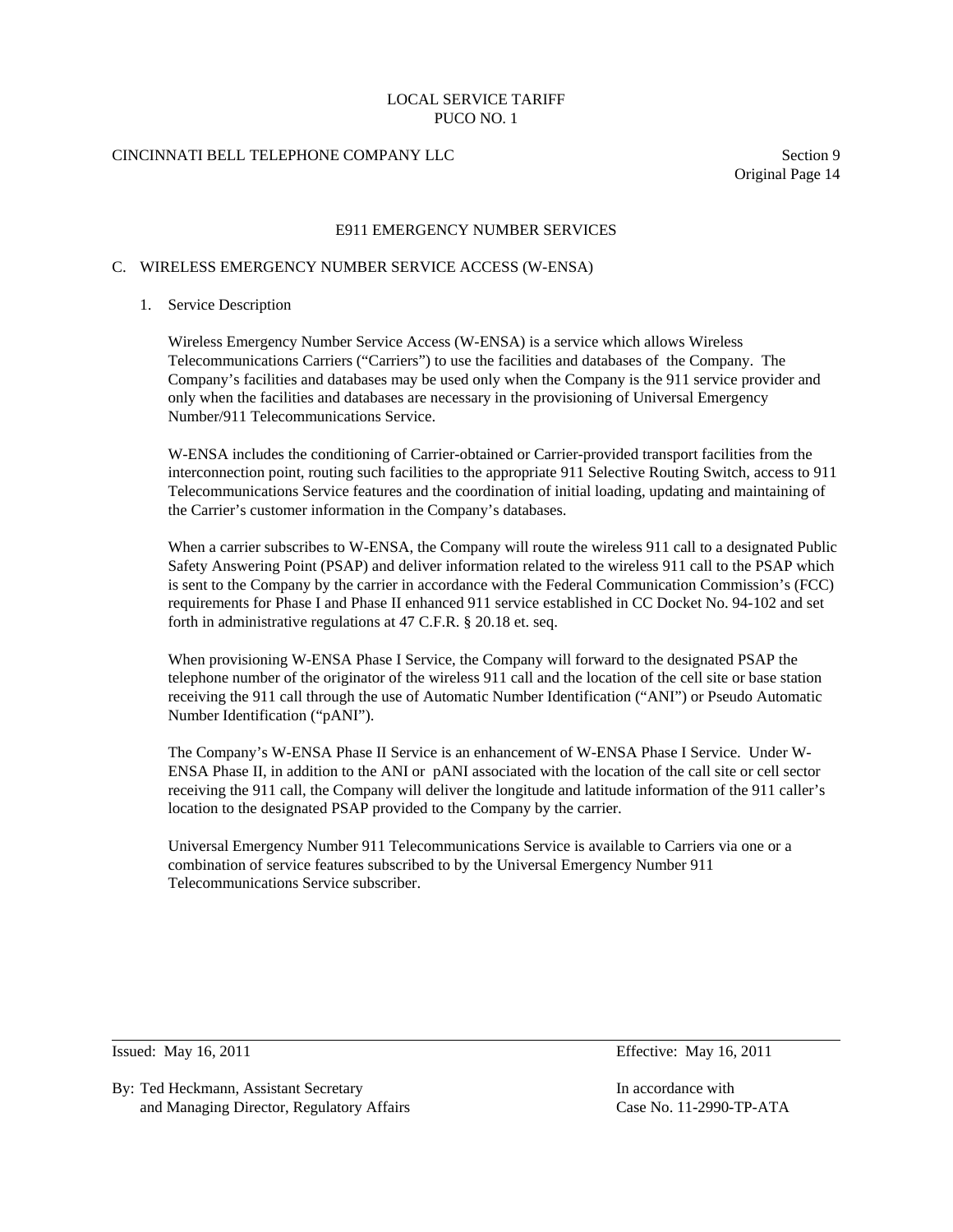# CINCINNATI BELL TELEPHONE COMPANY LLC Section 9

Original Page 15

### E911 EMERGENCY NUMBER SERVICES

#### C. WIRELESS EMERGENCY NUMBER SERVICE ACCESS (W-ENSA)

1. Service Description (Continued)

 Wireless Carriers will gain access (or connect) to the 911 network by using dedicated trunks with Switching System Seven (SS7) signaling. W-ENSA also requires the Wireless Carriers use one of the following interfaces for connectivity:

 A carrier-provided Service Control Point (SCP) (digital connection); or A carrier-provided protocol converter (analog connection)

 $\overline{a}$ 

By: Ted Heckmann, Assistant Secretary **In accordance with** In accordance with and Managing Director, Regulatory Affairs Case No. 11-2990-TP-ATA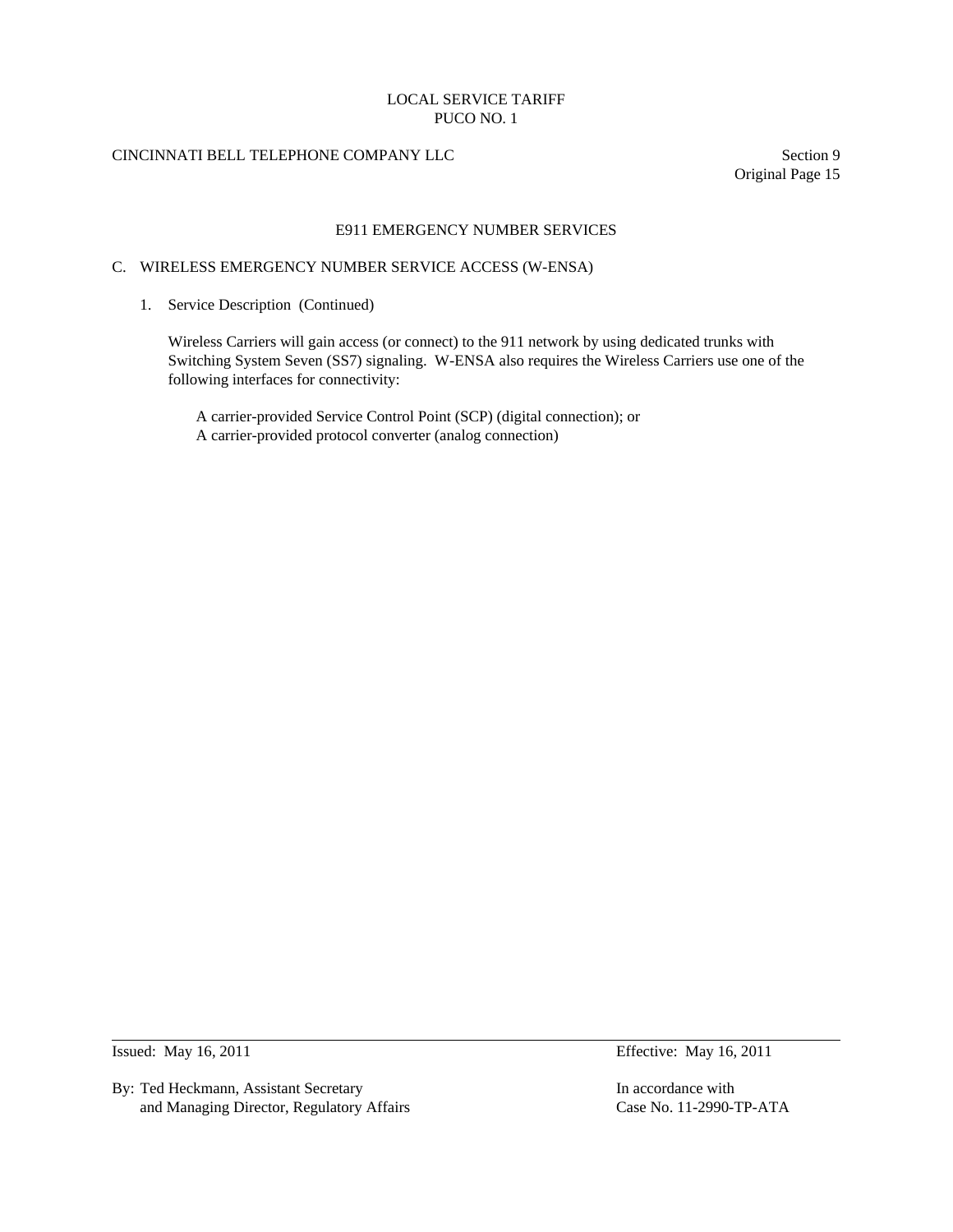# CINCINNATI BELL TELEPHONE COMPANY LLC Section 9

Original Page 16

### E911 EMERGENCY NUMBER SERVICES

### C. WIRELESS EMERGENCY NUMBER SERVICE ACCESS (W-ENSA) (Continued)

- 2. Definitions
	- a. 911 Selective Routing Switch

 A central office providing tandem switching capability for 911 calls. It controls switching of ANI information to the PSAP and also provides the Selective Routing function, Speed Calling features, Call Transfer capability and certain maintenance functions for each PSAP.

b. Automatic Location Identification (ALI)

ALI is a system that provides general location information for the originator of a wireless 911 call.

c. Automatic Number Identification (ANI)

A system that identifies the originator of a wireless 911 call and may be used as a call back number.

d. Call-Associated Signaling (CAS) Solution

 The CAS solution passes all information through the signaling network. SS7 is required from the Mobile Telephone Switching Office (MTSO) to the E911 Tandem Switch. Both the Cell Site telephone number, or the pseudo-ANI, and the mobile directory number (MDN) are passed through the SS7 network. However, in some cases the mobile identification number (MIN) may be passed through the SS7 network instead of the MDN.

e. Call Sector ID

 An alphanumerical code representing information about a wireless tower and the direction of the transmitter face.

f. Callback Number (CBN)

 The wireless caller's 10-digit handset telephone number. The CBN is used by the PSAP to reestablish a call in the event the call was prematurely disconnected.

Issued: May 16, 2011 Effective: May 16, 2011

 $\overline{a}$ 

By: Ted Heckmann, Assistant Secretary **In accordance with** In accordance with and Managing Director, Regulatory Affairs Case No. 11-2990-TP-ATA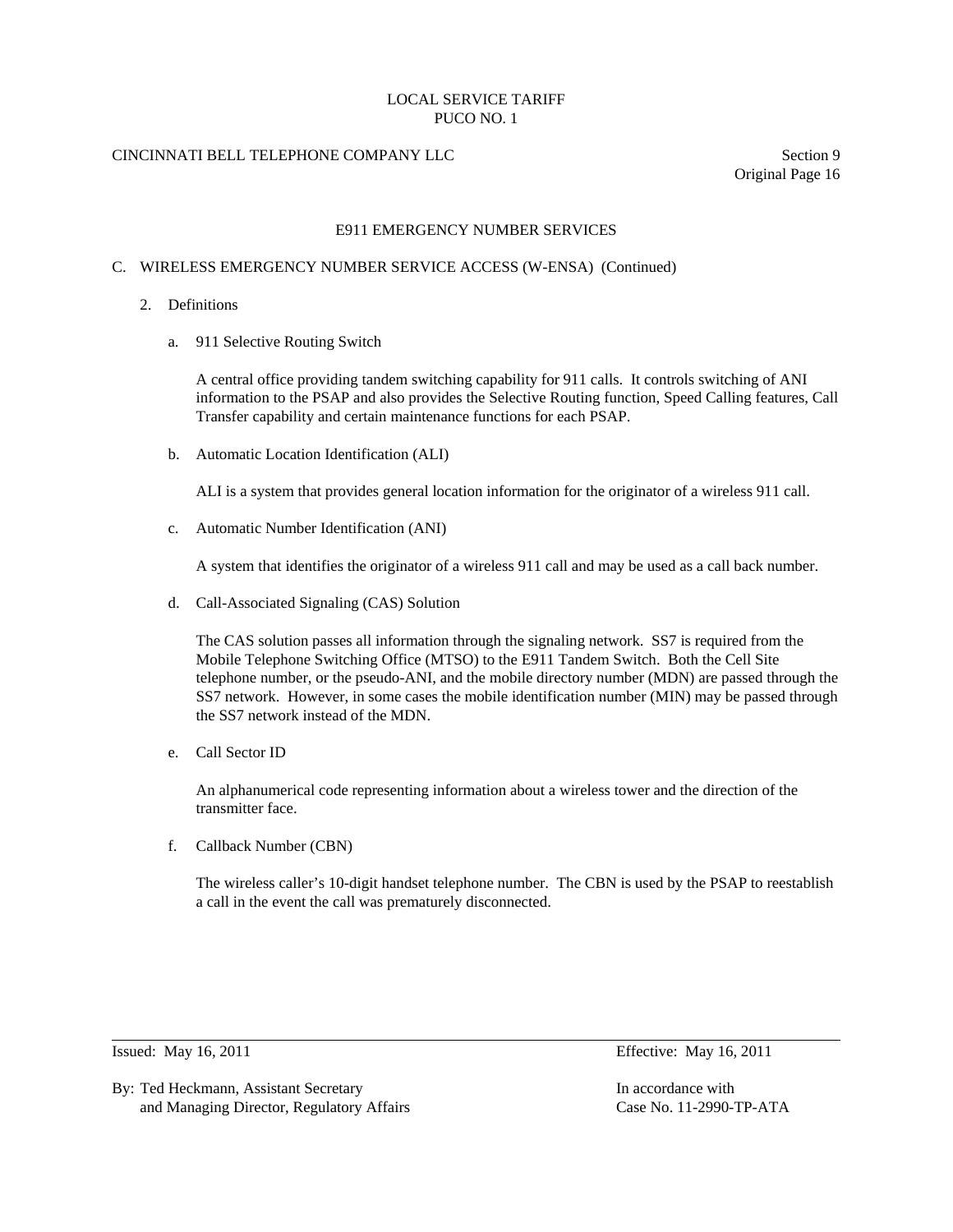# CINCINNATI BELL TELEPHONE COMPANY LLC Section 9

Original Page 17

### E911 EMERGENCY NUMBER SERVICES

### C. WIRELESS EMERGENCY NUMBER SERVICE ACCESS (W-ENSA) (Continued)

- 2. Definitions (Continued)
	- g. Commercial Mobile Radio Service Carrier/Wireless Telecommunications Carrier (Carrier)

 A provider of wireless telecommunications services (including Paging services), for whom access to facilities and databases required to provide 911 service is required by the Telecommunications Act of 1996, and the regulations of the Federal Communications Commission.

h. E2 Plus Interface

 A reference point for a data path that exists between an MPC/GMLC and an ESME (the ALI database). The data that traverses the E2 Plus interface is made up of an Emergency Services Position Request and the response. The interface is not provided by and is not the responsibility of the Company.

i. Emergency Services Message Entity (ESME)

 An entity in the emergency services network, which serves as the point of interface to an MSC for common channel emergency and services messaging. ESME is another term for the ALI database.

j. Mobile Directory Number (MDN)or Mobile Identification Number (MIN)

The call back number associated with a wireless telephone.

k. Mobile Position Center (MPC)

 The interface between the wireless network and the Company ALI database. The MPC serves as the wireless network entity that retrieves, forwards, stores, and controls position data within the wireless location network. The MPC is not provided by and is not the responsibility of the Company. The Company will treat Global System for Mobile (GSM) Communication Gateway Mobile Location Centers (GMLCs) as MPCs.

l. Mobile Switching Center (MSC)

 The wireless equivalent of a Central Office, which provides switching functions for wireless calls. The MSC is not provided by and is not the responsibility of the Company.

 $\overline{a}$ 

Issued: May 16, 2011 Effective: May 16, 2011

By: Ted Heckmann, Assistant Secretary In accordance with In accordance with and Managing Director, Regulatory Affairs Case No. 11-2990-TP-ATA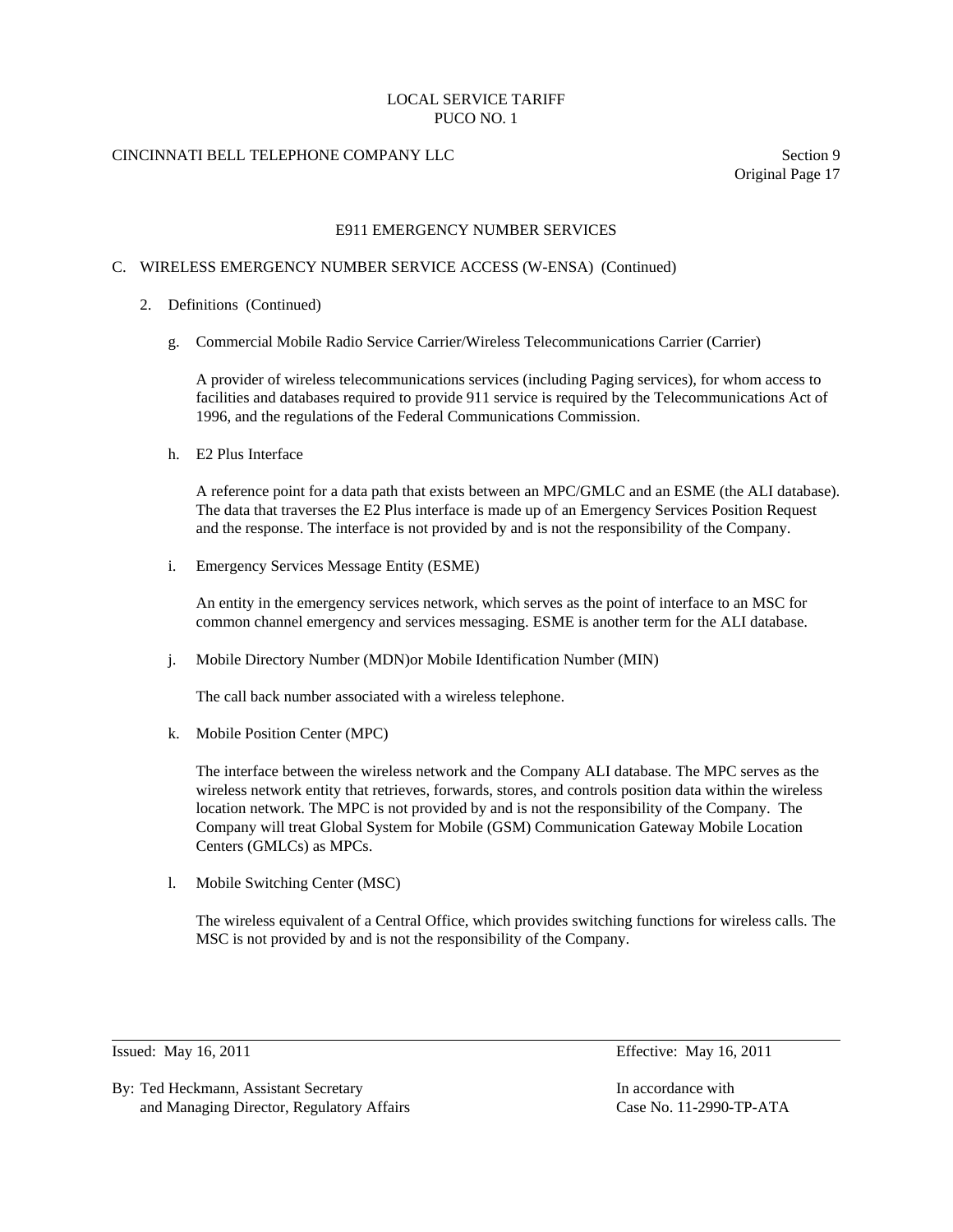# CINCINNATI BELL TELEPHONE COMPANY LLC Section 9

Original Page 18

### E911 EMERGENCY NUMBER SERVICES

#### C. WIRELESS EMERGENCY NUMBER SERVICE ACCESS (W-ENSA) (Continued)

- 2. Definitions (Continued)
	- m. Non-Call-Associated Signaling (NCAS) Solution

 The NCAS solution passes a pANI through the signaling network and additional information through a data network.

n. Position Determining Entity (PDE)

 The PDE determines the geographic location of a wireless handset when the wireless caller places a 911 call or while the call is in process. The PDE is not provided by and is not the responsibility of the Company.

o. Pseudo Automatic Number Identification (p-ANI)

 A number, consisting of the same number of digits as ANI, that is not a North American Numbering Plan telephone directory number and may be used in place of an ANI to convey special meaning. The special meaning assigned to the p-ANI is determined by agreements, as necessary, between the system originating the call, intermediate systems handling and routing the call, and the designation system. The pANI identifies the destination PSAP, or location of the base station or cell site through which a mobile call originates.

p. W-ENSA Phase I Service

 The provision of the telephone number of the originator of a 911 call and the location of the cell site or base station receiving a 911 call from any mobile handset accessing the wireless carrier's systems to the designated PSAP through the use of ANI and p-ANI. (47 C.F.R. § 20.18(d))

q. W-ENSA Phase II Service

 In addition to providing the PSAP with all the W-ENSA Phase I information, W-ENSA Phase II Service also provides more precise location information related to the originator of a wireless 911 call (i.e. the locations of the originator by longitude and latitude) as required by the FCC in CC Docket No. 94-102.

l

By: Ted Heckmann, Assistant Secretary **In accordance with** In accordance with and Managing Director, Regulatory Affairs Case No. 11-2990-TP-ATA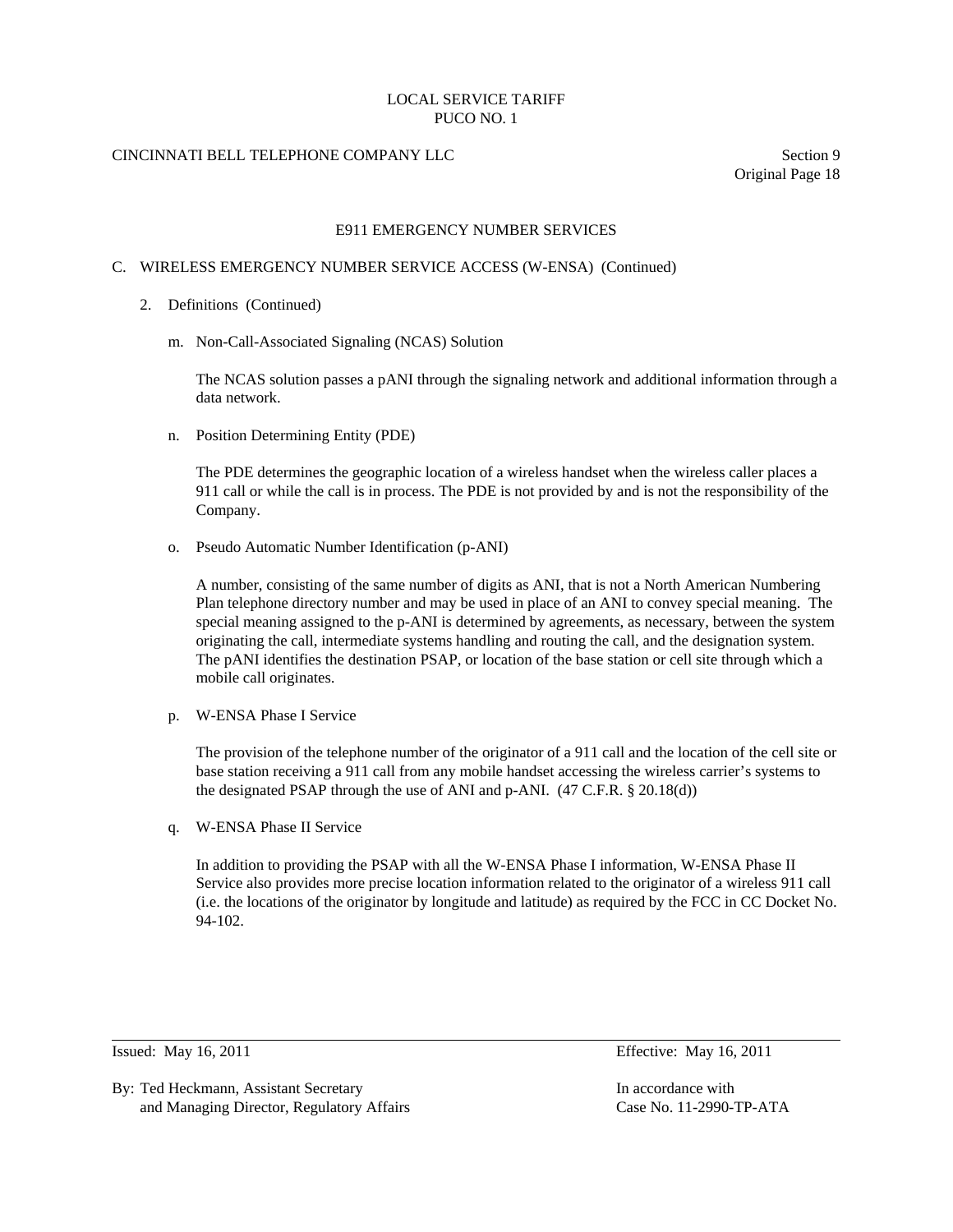# CINCINNATI BELL TELEPHONE COMPANY LLC Section 9

Original Page 19

### E911 EMERGENCY NUMBER SERVICES

### C. WIRELESS EMERGENCY NUMBER SERVICE ACCESS (W-ENSA) (Continued)

- 2. Definitions (Continued)
	- r. W-ENSA Phase II NCAS

 In this mode, the p-ANI and the CBN are both sent to the Selective Router. The trunk between the Selective Router and the PSAP must support transport of at least two 10-digit numbers.

s. Wireless Service Provider (WSP)

 A person or entity that provides Commercial Mobile Radio Service (CMRS). The term wireless includes service provided by any wireless real-time, two-way voice communication device, including radio-telephone communications used in cellular telephone service, personal communication service (PCS), or functional or competitive equivalent. The term does not include service providers whose PSAPs do not have access to 911 or 0911-like services.

t. Wireline Compatibility Mode

 Occurs when wireless carrier sends only p-ANI to the Company's E911 tandem and the PSAP receives eight or ten digits of ANI.

u. X and Y Coordinates

The longitude and latitude of the 911 wireless caller's location.

 $\overline{a}$ 

By: Ted Heckmann, Assistant Secretary **In accordance with** In accordance with and Managing Director, Regulatory Affairs Case No. 11-2990-TP-ATA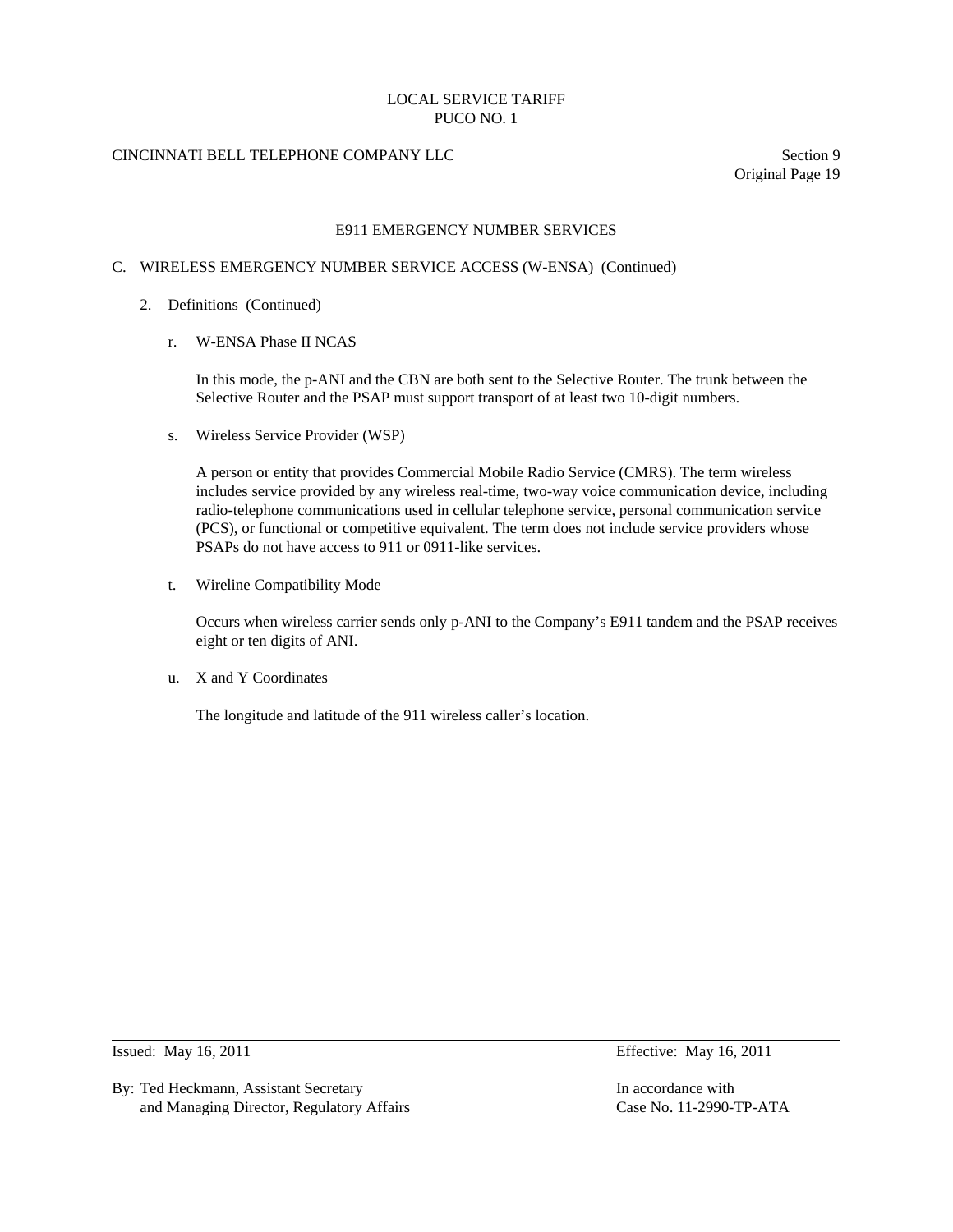# CINCINNATI BELL TELEPHONE COMPANY LLC Section 9

Original Page 20

### E911 EMERGENCY NUMBER SERVICES

#### C. WIRELESS EMERGENCY NUMBER SERVICE ACCESS (W-ENSA) (Continued)

### 3. Terms and Conditions

 W-ENSA is available to Carriers only for use in the provision of Universal Emergency Number 911 Telecommunications Service. W-ENSA will be provided to the extent required by the Telecommunications Act of 1934, as amended by the Telecommunications Act of 1996 ("the Act"), 47 USC Section 151 and the rules and regulations of the Federal Communications Commission and the Public Utilities Commission of Ohio.

 The Regulations found in Section 2 of this tariff apply unless otherwise specified in this section of the tariff. The term "customer", when used in this section of the tariff, is the equivalent of the term "telecommunications carrier" as defined by the Act and used in this Section.

 When requested by a carrier, the Company will provide W-ENSA enabling the nondiscriminatory use of the Company's facilities and databases, equal in quality to that provided to itself, facilitating the provision of service to the Universal Emergency Number 911 Telecommunications Service customer. In the event facilities are not available, the Company will administer the installation of facilities and provide W-ENSA upon availability.

 This service is limited to accommodating the use of the Company facilities required to furnish central office telephone number 911 as the universal emergency telephone number.

 The Company will coordinate with the Carrier, provision of transport capacity sufficient to route originating 911 calls from the Carrier's interconnection point to the designated 911 Selective Routing Switch.

 The Carrier must provide a minimum of two dedicated channels from the point of interconnection, to the 911 Selective Routing Switch for the provision of 911 service.

 With W-ENSA Phase I, when the Carrier forwards the ANI or pANI information of the calling party to the 911 Selective Routing Switch and the pANI/MDN pair to the ALI database, the Telephone Company will forward the wireless subscriber's call back number and cell site/cell sector identification information to the PSAP for display.

 In W-ENSA Phase II, when the Carrier forwards the ANI or pANI information of the calling party to the 911 Selective Routing Switch and the pANI/MDN pair to the ALI database, the Company will forward the wireless subscriber's call back number and the latitude/longitude information of the caller to the PSAP for display.

 $\overline{a}$ 

By: Ted Heckmann, Assistant Secretary In accordance with In accordance with and Managing Director, Regulatory Affairs Case No. 11-2990-TP-ATA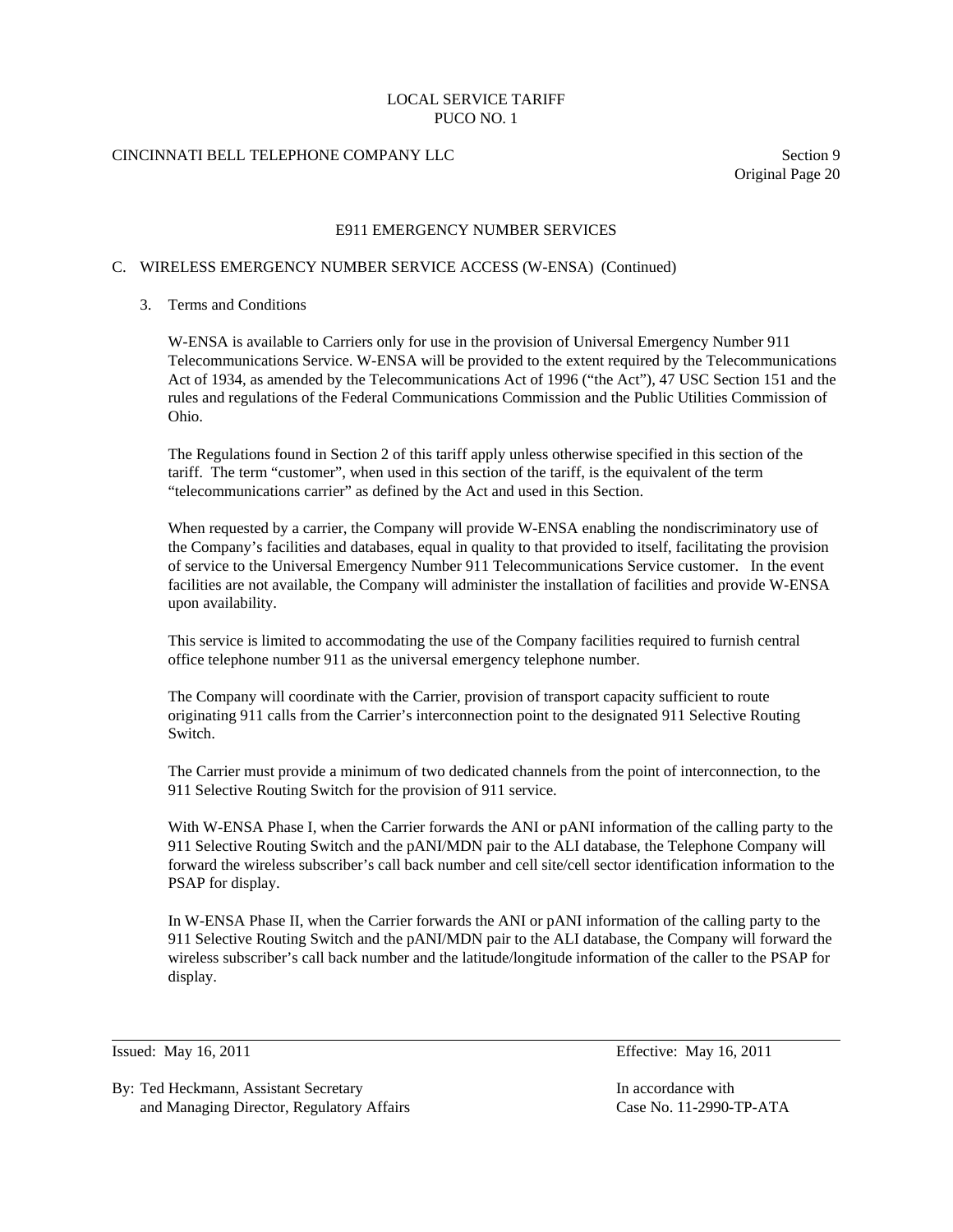# CINCINNATI BELL TELEPHONE COMPANY LLC Section 9

Original Page 21

### E911 EMERGENCY NUMBER SERVICES

#### C. WIRELESS EMERGENCY NUMBER SERVICE ACCESS (W-ENSA) (Continued)

#### 3. Terms and Conditions (Continued)

 The PSAP must have all required elements of W-ENSA Phase I, utilizing p-ANI routing and cell site/sector location based information, in place before implementing Phase II. In addition; the following requirement must be met prior to Phase II implementation:

 PSAP must order both the Extended ALI Display Format and the ALI Database Upgrade for W-ENSA Phase II to accommodate the x/y data provided by the W-ENSA Phase II Service.

 The Company is not liable for the accuracy and content of 911 record data delivered by the Carrier. The Carrier is responsible for maintaining the accuracy and contents of all data that it delivers to the Company.

 The Company is not responsible for the location determination technology, the accuracy of the location determination technology, or the investigation or maintenance of said technologies. The Company will deliver to the PSAP only the data required and specified by the FCC in its Report and Order, CC Docket No. 94-102, and administrative regulations, 47 C.F.R. § 20.18 et. seq. This required data includes the cell site or sector location and the callback number for Phase I and the addition of longitude/latitude of the caller's location in Phase II. Each PSAP agrees that delivery, or lack of delivery, of additional data elements, which may be provided by the Company, will not be the responsibility of the Company and the Company assumes no responsibility or liability for such information.

The Company will provide an E2 Plus interface to the Company's ALI database.

 The Company shall assess a fee for database-related errors delivered by the Carrier which exceed established thresholds as defined in any applicable agreement or by law, whichever requires a greater degree of accuracy.

 The Carrier, as a condition of service, agrees to abide by all confidentiality and non-disclosure requirements, as defined in any applicable agreement or by law.

 The Carrier agrees to provide the Company with all information required to design and implement W-ENSA service when ordered. The information will be provided in the format prescribed by the Company, initially and on an ongoing basis. The installation of initial or subsequent 911 facilities required to maintain applicable Company service standards will be accommodated at a charge to the Carrier. It is the responsibility of the Carrier to monitor circuits for the purpose of determining network traffic volumes and of failures as prescribed in applicable agreements or by law.

 $\overline{a}$ 

Issued: May 16, 2011 Effective: May 16, 2011

By: Ted Heckmann, Assistant Secretary In accordance with In accordance with and Managing Director, Regulatory Affairs Case No. 11-2990-TP-ATA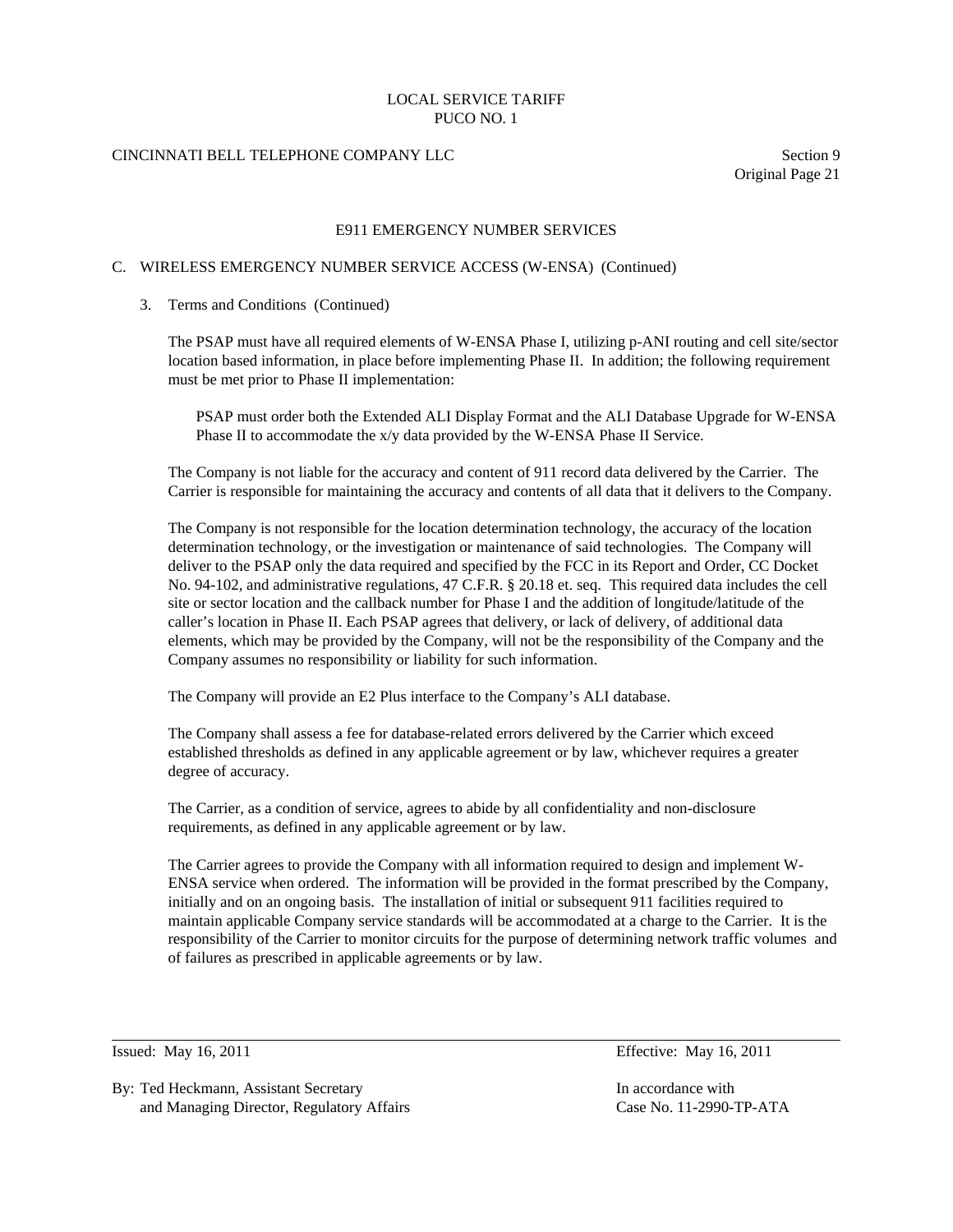# CINCINNATI BELL TELEPHONE COMPANY LLC Section 9

Original Page 22

### E911 EMERGENCY NUMBER SERVICES

### C. WIRELESS EMERGENCY NUMBER SERVICE ACCESS (W-ENSA) (Continued)

#### 3. Terms and Conditions (Continued)

 The charges for W-ENSA Service do not include the inspection or monitoring of the carrier's facilities to discover errors, defects and malfunctions in the service, nor does the Company undertake such responsibility. The Carrier shall be responsible for making such operational tests as, in the judgment of the carrier, are required to determine whether the facility is functioning properly for its use. The carrier shall promptly notify the Company in the event that their facilities are not functioning properly.

 Notwithstanding anything to the contrary contained herein, the Company's liability to the requesting Carrier and any third person shall be limited to the maximum extent permitted by Applicable Law. Under no circumstances shall the Company incur any liability, direct or indirect, to any person on whose behalf a 911 call is made. The Company will not be liable to the Carrier or its customers, for any failure with respect to the completion of emergency calls made to an Operator.

 If applicable, the 911 calling party forfeits the privacy afforded by Non-Public, Non-Address, Non-List, or private list Service to the extent that the name, telephone number, address and language, medical, and disability information associated with the originating station location are furnished to the PSAP.

 The Carrier is responsible for provision of Universal Emergency Number 911 Telecommunications Service in accordance with the terms and conditions as prescribed in the Company's tariffs, applicable laws and state regulations.

 The Carrier shall be responsible for the payment of all charges billed by the Company for the Provision of W-ENSA as prescribed in this tariff, by law, and/or any applicable agreement with the Carrier. The Company shall not be liable for disconnection for nonpayment of applicable charges, resulting from the Carrier's provision of Universal Emergency Number 911 Telecommunications Service.

 $\overline{a}$ 

By: Ted Heckmann, Assistant Secretary **In accordance with** In accordance with and Managing Director, Regulatory Affairs Case No. 11-2990-TP-ATA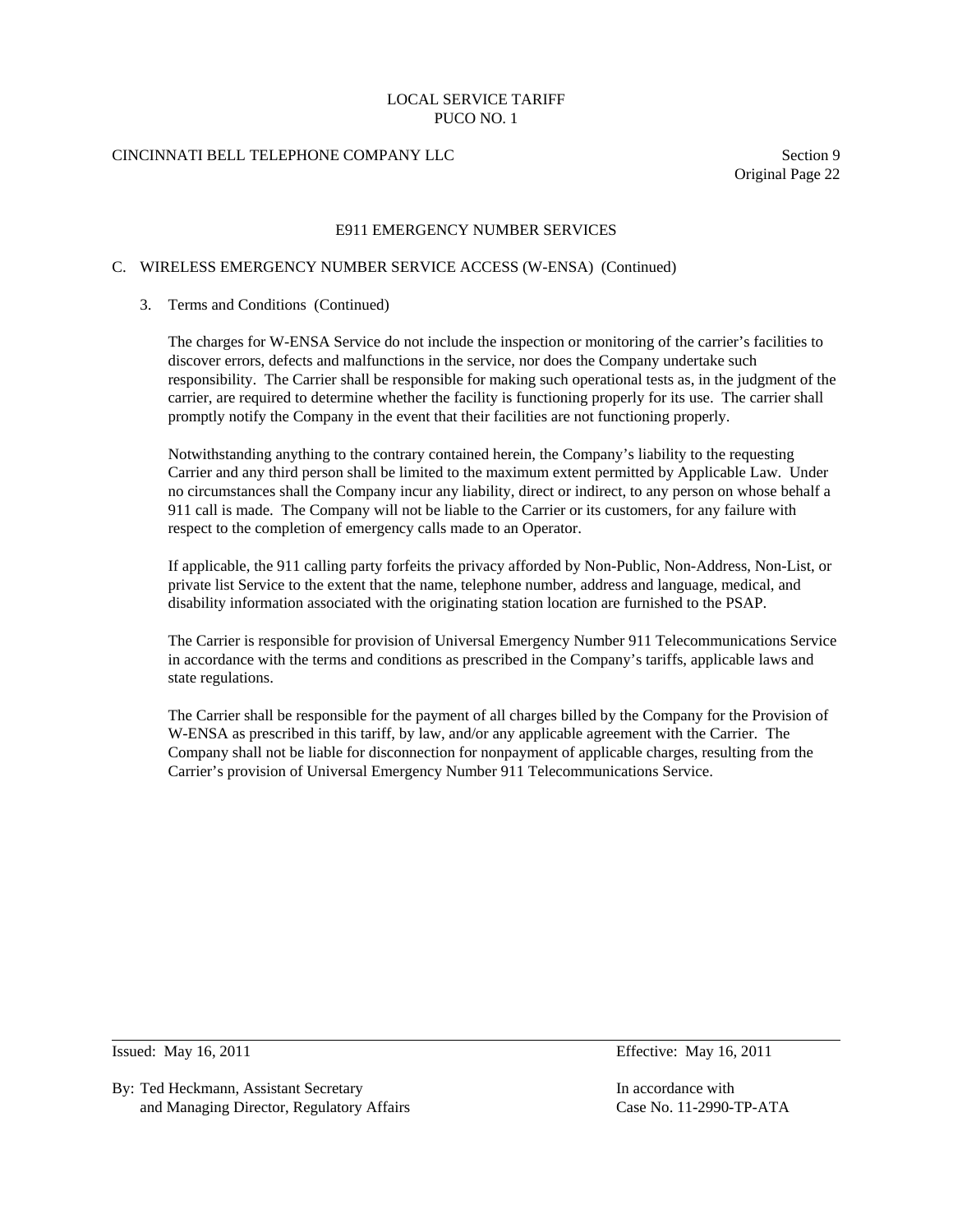# CINCINNATI BELL TELEPHONE COMPANY LLC Section 9

Original Page 23

### E911 EMERGENCY NUMBER SERVICES

#### C. WIRELESS EMERGENCY NUMBER SERVICE ACCESS (W-ENSA) (Continued)

- 4. Features
	- a. 911 Selective Routing Switch Administration

 Establishment and maintenance of control tables within designated 911 Selective Routing switches to support interconnection and call processing.

b. ANI/ALI/SR

911 call transport delivery of ANI or pANI, ALI and selective routing to an authorized PSAP.

c. W-ENSA Phase I Service Establishment

 All activities required for Company personnel to plan, design and establish 911 service from a Mobile Switching Center (MSC) to a Telephone Company 911 Selective Routing Switch, where the call will be delivered to a PSAP (where the Company is the 911 service provider to such PSAP.) The pANI will be routed to the 911 Selective Router and the Telephone Company will route the call to the PSAP.

d. Database Management:

 911 database provisioning to support transfer of Carrier 911 telephone number records, and associated updating, receipt verification, storage, and record transfer for Carrier correction.

e. ALI Database Port Connectivity

 Initial data port assignment to ALI databases for termination of an analog or digital data circuit, and associated ongoing maintenance.

 $\overline{a}$ 

By: Ted Heckmann, Assistant Secretary **In accordance with** In accordance with and Managing Director, Regulatory Affairs Case No. 11-2990-TP-ATA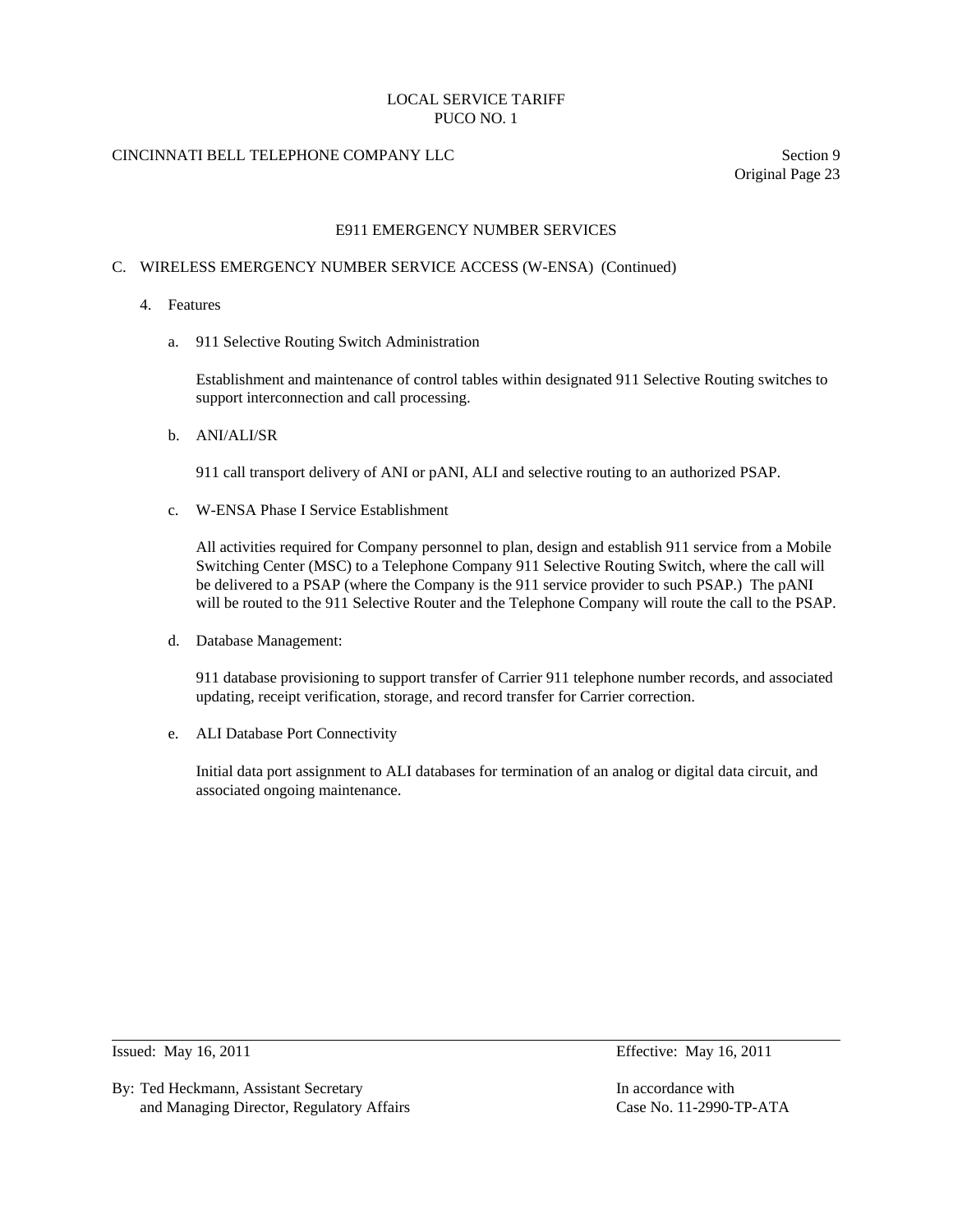# CINCINNATI BELL TELEPHONE COMPANY LLC Section 9

Original Page 24

### E911 EMERGENCY NUMBER SERVICES

#### C. WIRELESS EMERGENCY NUMBER SERVICE ACCESS (W-ENSA) (Continued)

5. Technical References

 Carriers ordering W-ENSA are responsible for obtaining or providing facilities and equipment that are compatible with the Company's network. Wireless Carriers must meet the following interface specifications as described below.

| <b>Subject</b>                                                      | <b>Technical Reference</b> |
|---------------------------------------------------------------------|----------------------------|
| Commercial Mobile Radio Service Providers Interconnection Standards | $GR-145-CORE$              |

6. Rates and Charges

 Dedicated facilities are required for the transport of 911 calls from the Carrier's serving end office or collocation point to the Company's designated 911 Selective Routing Switch. A minimum of one dedicated DS1 is required to each designated Company 911 Selective Routing Switch although not all channels may be activated. In a SS7 environment, trunking to a tandem switch may be required.

 These prices include W-ENSA baseline services where the Carrier is utilizing a third party agent for the following:

Coordination of pANI loading related to the signal control point (SCP)

Traffic engineering

Development of tower cell face or PSAP coverage area

Development of technologies beyond the Cincinnati Bell Telephone Company 911 Network

 If Carrier is not utilizing a third party agent for these functions, the Company's prices to perform these functions will be determined on a case-by-case basis.

 $\overline{a}$ 

Issued: May 16, 2011 Effective: May 16, 2011

By: Ted Heckmann, Assistant Secretary **In accordance with** In accordance with and Managing Director, Regulatory Affairs Case No. 11-2990-TP-ATA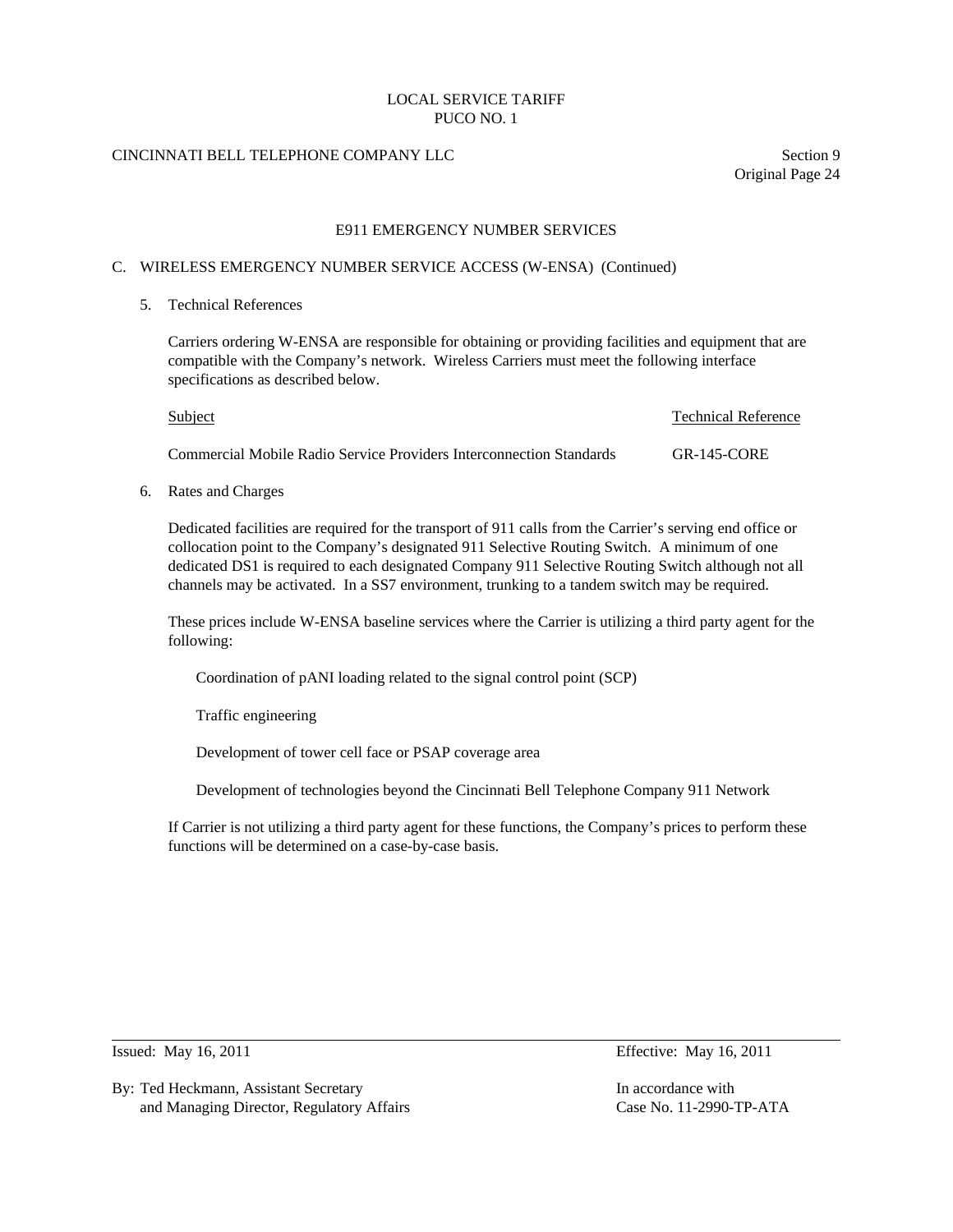# CINCINNATI BELL TELEPHONE COMPANY LLC Section 9

Original Page 25

### E911 EMERGENCY NUMBER SERVICES

### C. WIRELESS EMERGENCY NUMBER SERVICE ACCESS (W-ENSA) (Continued)

- 6. Rates and Charges (Continued)
	- a. W-ENSA Phase I Service Elements

|    |                                                                                                                                                                            | Nonrecurring Charge                                                                                                                                                          | <b>Monthly Rate</b>                                                                 | <b>USOC</b> |
|----|----------------------------------------------------------------------------------------------------------------------------------------------------------------------------|------------------------------------------------------------------------------------------------------------------------------------------------------------------------------|-------------------------------------------------------------------------------------|-------------|
| 1. | W-ENSA Phase I Service Establishment                                                                                                                                       |                                                                                                                                                                              |                                                                                     |             |
|    | Per Selective Routing Switch, Per 1000<br>Access Lines/Numbers (See Note 1)                                                                                                | 2,815.83                                                                                                                                                                     | 109.77                                                                              | WL9SE       |
|    | Company's service agreements.                                                                                                                                              | Note 1: Rates are based on and are equivalent to the rates to establish selective routing per the                                                                            |                                                                                     |             |
|    | Per DS1                                                                                                                                                                    | See High Capacity Service Rates in the<br>Company's Access Tariff for current charges                                                                                        |                                                                                     |             |
|    | Per Voice Grade Channel (4-Wire Only)                                                                                                                                      |                                                                                                                                                                              | See Voice Grade Service Rates in the<br>Company's Access Tariff for current charges |             |
| 2. | Wireless Data Interface                                                                                                                                                    |                                                                                                                                                                              |                                                                                     |             |
|    | Voice Grade Analog Access Circuit                                                                                                                                          | See Voice Grade Service Rates in the<br>Company's Access Tariff for current charges<br>See High Capacity Service Rates in the<br>Company's Access Tariff for current charges |                                                                                     |             |
|    | Digital Data Service Access Circuit,<br>56 Kbps                                                                                                                            |                                                                                                                                                                              |                                                                                     |             |
| 3. | ANI/ALI/SR and Database Management,<br>Per 100 pANI record, rounded up to the<br>nearest 100                                                                               | 628.00                                                                                                                                                                       | 7.00                                                                                | Note 2      |
|    | Note 2: USOC NHCWD applies to the nonrecurring service establishment charge on the initial<br>order. USOC WL9DM applies to the monthly charge and to additional ANI/ALI/SR |                                                                                                                                                                              |                                                                                     |             |

l

By: Ted Heckmann, Assistant Secretary In accordance with and Managing Director, Regulatory Affairs Case No. 11-2990-TP-ATA

orders.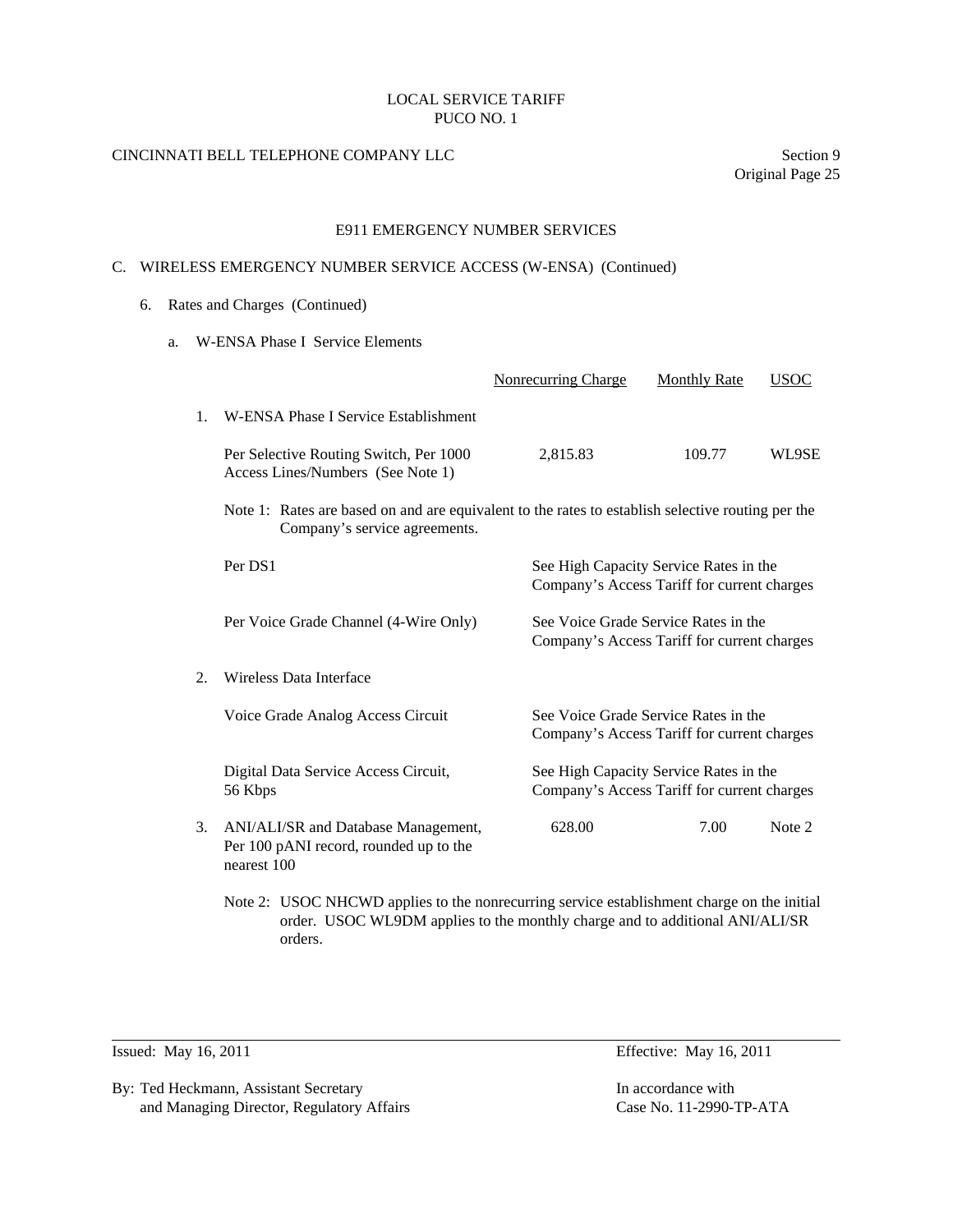# CINCINNATI BELL TELEPHONE COMPANY LLC Section 9

Original Page 26

### E911 EMERGENCY NUMBER SERVICES

### C. WIRELESS EMERGENCY NUMBER SERVICE ACCESS (W-ENSA) (Continued)

- 6. Rates and Charges (Continued)
	- a. W-ENSA Phase I Service Elements (Continued)

|    |                                                        | Nonrecurring Charge                              | <b>Monthly Rate</b> | <b>USOC</b>  |
|----|--------------------------------------------------------|--------------------------------------------------|---------------------|--------------|
| 4. | 911 Selective Routing Switch<br>Administration per NXX | 195.00                                           | 15.00               | WL9SR        |
| 5. | ALI Database Port Connectivity per<br>redundant pair   | None                                             | 200.00              | WL9PC        |
| б. | Production of Electronic ASCII File                    | 71.00                                            | None                | <b>NHCWA</b> |
| 7. | Production of 3 1/2" Diskette Copy of<br><b>ASCII</b>  | 19.00                                            | None                | <b>NHCWB</b> |
| 8. | <b>Establish Non-Call Associated Signaling</b>         | 10,000.00                                        | None                | <b>NHCWC</b> |
| 9. | <b>Establish Call-Associated Signaling</b>             | Provided and priced on an individual case basis. |                     |              |

l

By: Ted Heckmann, Assistant Secretary In accordance with and Managing Director, Regulatory Affairs Case No. 11-2990-TP-ATA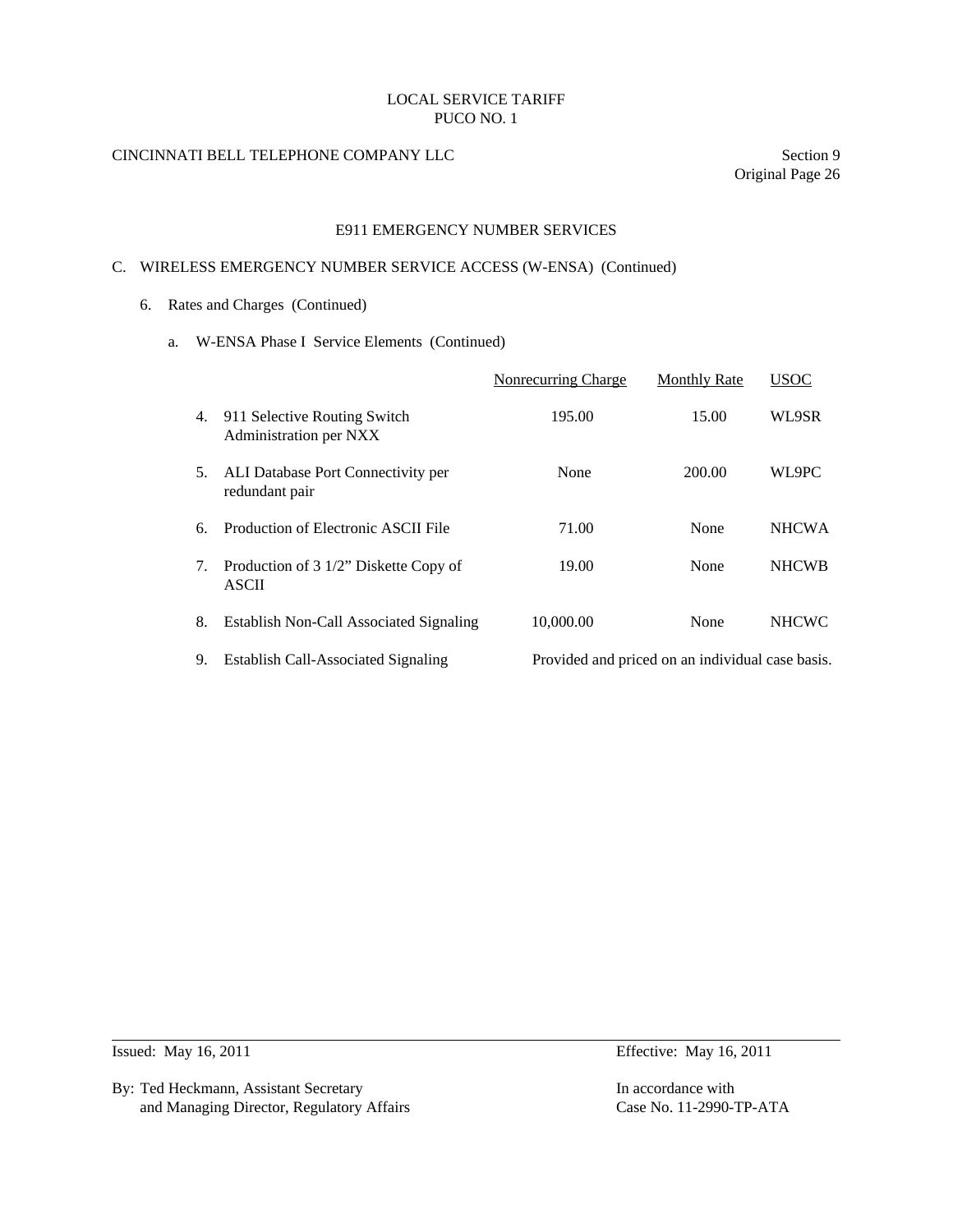# CINCINNATI BELL TELEPHONE COMPANY LLC Section 9

Original Page 27

### E911 EMERGENCY NUMBER SERVICES

### C. WIRELESS EMERGENCY NUMBER SERVICE ACCESS (W-ENSA) (Continued)

- 6. Rates and Charges (Continued)
	- b. W-ENSA Phase II Service Elements

 As W-ENSA Phase II Service is an enhancement of W-ENSA Phase I Service, all required elements associated with W-ENSA Phase I utilizing p-ANI routing and cell site/cell sector location based information, must be in place before implementing Phase II. In providing W-ENSA Phase II Service, rate elements associated with W-ENSA Phase I are also applicable in addition to the following W-ENSA Phase II Service rate elements.

 The following charges are applicable to PSAPs in accordance with federal law CC Docket No. 94-102 to permit delivery of Phase II service and are incurred as a result of the ALI database upgrade.

 All charges are on a per 100 calls basis; hereinafter referred to as "100 Call Block." Any 100 Call Block that contains less than 100 calls will be charged the full rate for the block. All charges will be determined using the annual number of W-ENSA calls received by the PSAP.

|    |                                          | Per 100 Call Block                                                                                                                                                                     |  |  |
|----|------------------------------------------|----------------------------------------------------------------------------------------------------------------------------------------------------------------------------------------|--|--|
| 1. | Initial Charge payment options (Note 1)  |                                                                                                                                                                                        |  |  |
|    | One-time Initial Charge<br>a.            | 92.01                                                                                                                                                                                  |  |  |
|    | Twelve (12) equal monthly payments<br>b. | 8.35                                                                                                                                                                                   |  |  |
|    | upon execution of the agreement.         | Note 1: 2002 Call volumes are used to determine the number of 100 Call Blocks for the Initial<br>Charge. The one-time initial charge or the first of the equal monthly payments is due |  |  |

2. Annual Recurring Maintenance Charge (Note 2) 16.05

Note 2: The Company will use current calling data to calculate the number of 100 Call Blocks.

l

By: Ted Heckmann, Assistant Secretary **In accordance with** In accordance with and Managing Director, Regulatory Affairs Case No. 11-2990-TP-ATA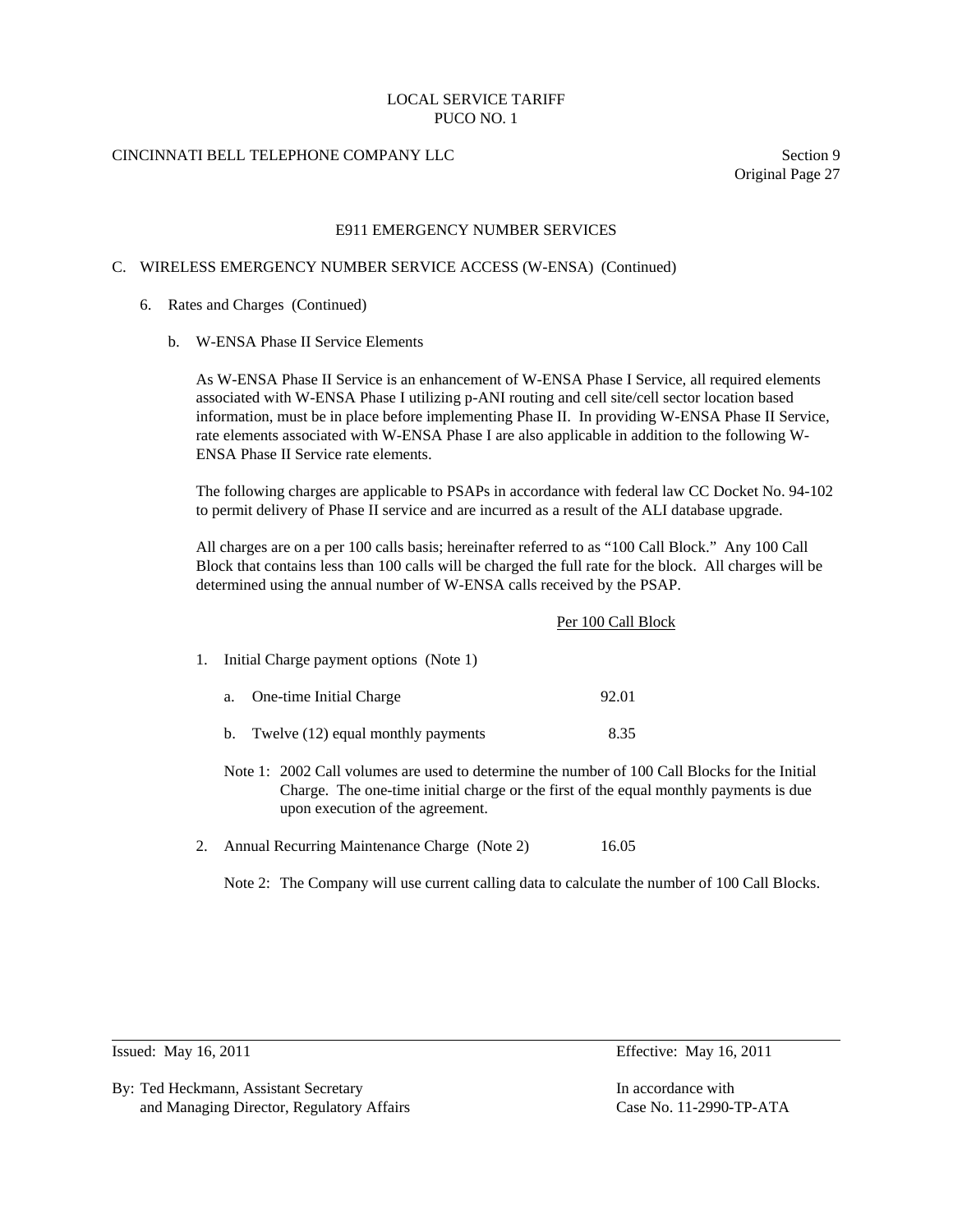# CINCINNATI BELL TELEPHONE COMPANY LLC Section 9

Original Page 28

### E911 EMERGENCY NUMBER SERVICES

### D. PRIVATE SWITCH AUTOMATIC LOCATION IDENTIFICATION SERVICE (PS/ALI)

1. General

 Private Switch Automatic Location Identification Service (PS/ALI) allows a Private Branch (PBX) switch located on a customer's premises to be trunked directly into an E911 tandem office, delivering the number and location of the PBX end user to the appropriate Public Safety Answering Point (PSAP).

PS/ALI is available with Primary ISDN PRI.

## 2. Regulations

PS/ALI is furnished subject to the availability of facilities.

 Automatic Number Identification (ANI) which is passed to the Company's E911 tandem office by the PBX switch is read, processed and utilized in the manner as if it is provided by any other serving end office in the Company's E911 system.

 The emergency agency serving the area may also be involved in order to update the Master Street Address Guide (MSAG) and to determine the method in which emergency calls from PS/ALI locations will be handled.

The following specifications must be met when provisioning this service:

Subscribers to PS/ALI must meet all Company specifications and requirements for the service.

 The PBX switch must be able to transmit ANI using multi-frequency signals. This may require new PBX switches or the retro-fitting of existing PBX switches with interfaces which will work with the Company's E911 system.

 The PBX switch owner/operator must supply the Company with the initial telephone number-toaddress data as well as periodic updates.

The PBX switch must employ Direct Inward Dial (DID) numbers.

 It will be the responsibility of the vendor or PBX operator to maintain the data pertaining to each extension operating under such system.

 $\overline{a}$ 

By: Ted Heckmann, Assistant Secretary **In accordance with** In accordance with and Managing Director, Regulatory Affairs Case No. 11-2990-TP-ATA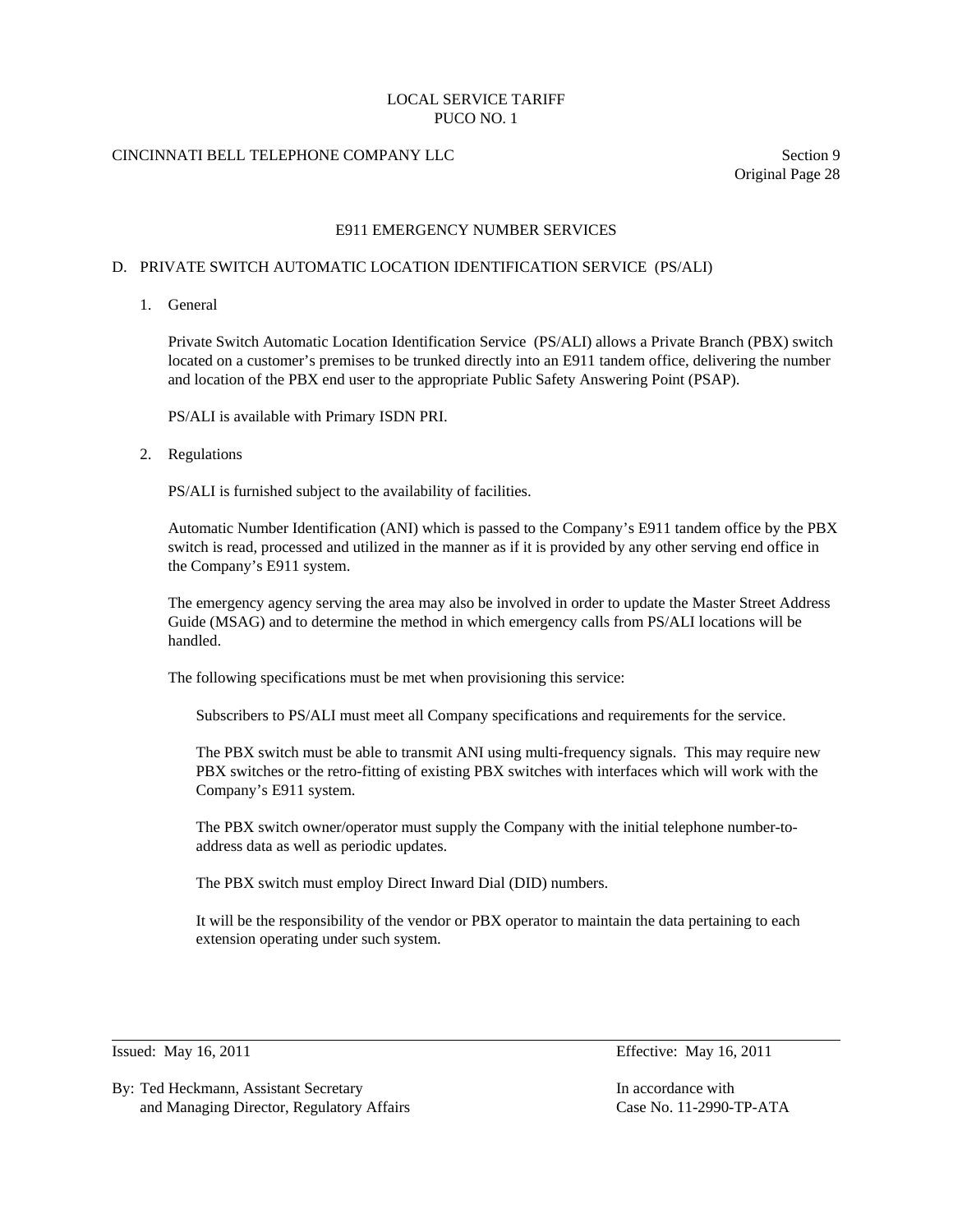## CINCINNATI BELL TELEPHONE COMPANY LLC Section 9

Original Page 29

### E911 EMERGENCY NUMBER SERVICES

# D. PRIVATE SWITCH AUTOMATIC LOCATION IDENTIFICATION SERVICE (PS/ALI) (Continued)

#### 2. Regulations (Continued)

 The PBX switch owner/operator must install or dedicate a minimum of two private E911 local channels, lines or trunks with the following specifications:

 This voice grade local channel provides for a communications path between the demarcation point at the customer premises and the serving wire center of that premises.

 The PBX owner/operator is responsible for determining that their equipment is compatible with this local channel.

 Supervision on the PS/ALI local channels will be loop reverse battery. The battery source is located in the Company's serving wire center and will be a nominal –48V (-42.75 to –56.5V dc).

 The PBX will signal an off hook (or seizure) by providing a loop closure across tip and ring with a maximum resistance of 670 ohms. The Company's serving wire center will instruct the PBX to forward the calling station's number (ANI) information by a battery reversal wink.

 Additional regulations may be applicable as described in other sections of the Company's tariffs or service agreements..

Specific network interfaces may be required.

 This service is offered solely as an aid in handling assistance calls in connection with fire, police and other emergencies and does not create any relationship or obligation, direct or indirect, to any person other than the customer contracting for PS/ALI. The provision of PS/ALI service by the Company shall not be interpreted, construed, or regarded, either expressly or implied, as being for the benefit of or creating any Company obligation toward any third person or legal entity other than the customer.

 The rates charged for PS/ALI service do not contemplate the constant monitoring or inspection of facilities to discover errors, defects and malfunctions in the service, nor does the Company undertake such responsibility. The customer shall make such operational test as, in the judgment of the customer, as required to determine whether the service is functioning properly for its use. The customer shall promptly notify the Company in the event the service is not functioning properly.

l

Issued: May 16, 2011 Effective: May 16, 2011

By: Ted Heckmann, Assistant Secretary **In accordance with** In accordance with and Managing Director, Regulatory Affairs Case No. 11-2990-TP-ATA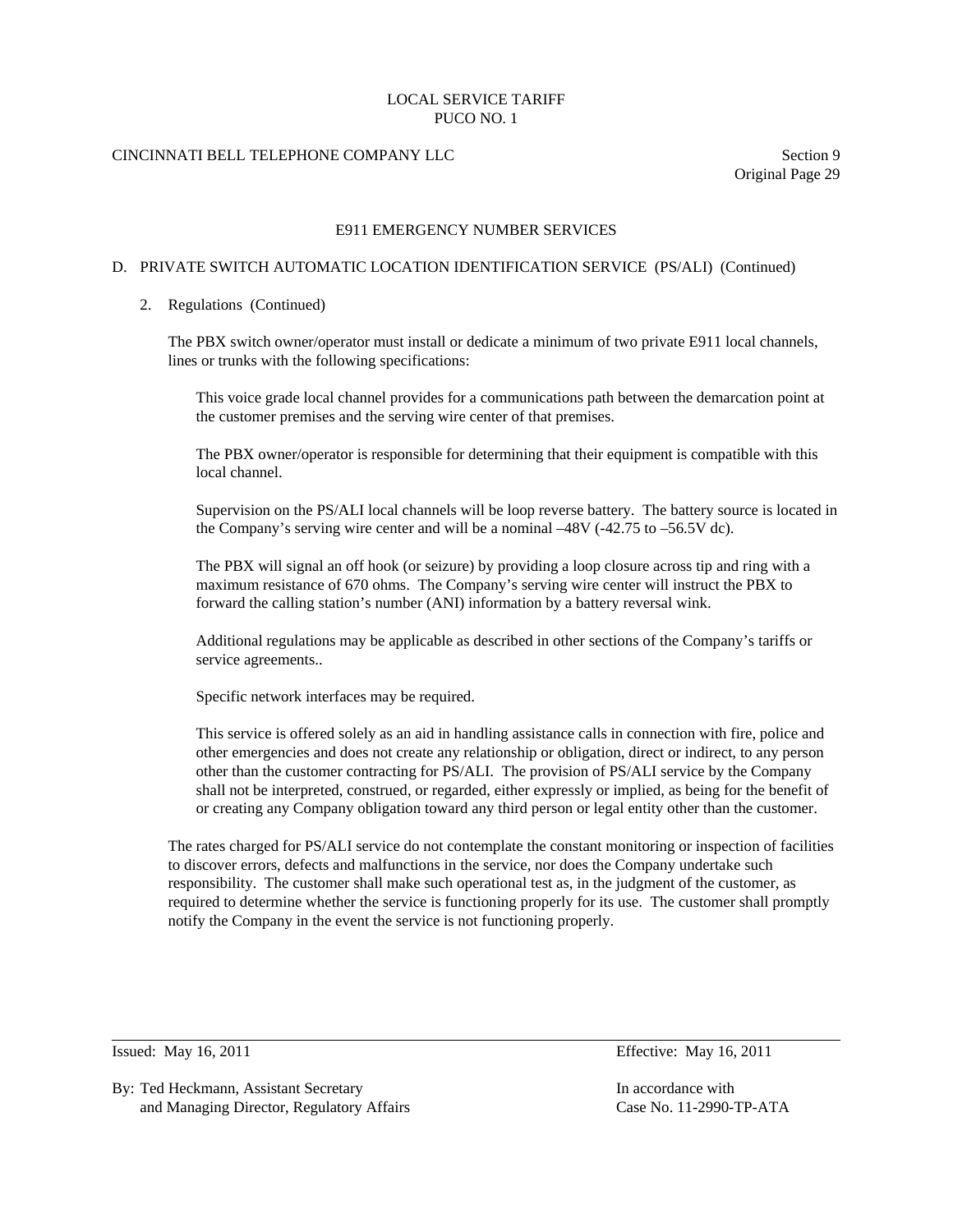# CINCINNATI BELL TELEPHONE COMPANY LLC Section 9

Original Page 30

### E911 EMERGENCY NUMBER SERVICES

### D. PRIVATE SWITCH AUTOMATIC LOCATION IDENTIFICATION SERVICE (PS/ALI) (Continued)

#### 2. Regulations (Continued)

 The Company's entire liability to any person for the interruption of failure of PS/ALI shall be limited to the terms set forth in this section, other sections of this tariff, and the Company's service agreements. The Company shall neither be liable for damages resulting from or in connection with its provision of PS/ALI to any customer subscribing to PS/ALI or any person assessing or using PS/ALI, and nor shall the Company be liable for its provision of any telephone number, address, or name to any entity providing 911 service or to a public safety answering point, unless the Company acted with malicious purpose or in a manner exhibiting wanton and willful disregard of safety or property in providing such services.

 Each customer agrees to release, indemnify, defend and hold harmless the Company from any and all loss, claims, demands, suits, or other action, or any liability whatsoever, whether suffered, made instituted or asserted by the Customer or by any other party or person, for any personal injury to or death of any person or persons, or for any loss, damage or destruction of any property, whether owned by the Customer or others, or for any infringement or invasion of the right or privacy or any person or persons, caused or claimed to have been caused, directly or indirectly, by the installation, operation, failure to operate, maintenance, removal, presence, condition, location or use of PS/ALI features and the equipment associated therewith, or by any services which are or may be furnished by the Company in connection therewith, or by any services which are or may be furnished by the Company in connection therewith, including but not limited to the identification of the telephone number, address or name associated with the telephone used by the party or parties assessing 911 services using PS/ALI hereunder, and which arise out of the negligence or other wrongful act of the Company, the Customer, its user agencies or municipalities or employees or agents of any one of them.

 When an order for PS/ALI and facilities or requests for additions, rearrangements, relocations or modifications of service and equipment are canceled in whole or in part, the customer may be required to reimburse the Company. However, such reimbursements to the Company are not to exceed charges which would apply if the work involved in complying with the request had been completed.

 When the use of service or facilities furnished by the Company is interrupted due to any cause other than the negligence or willful act of the subscriber or the failure of the facilities provided by the subscriber, a pro rata adjustment of the monthly charges involved will be allowed as covered by this tariff and/or the Company's service agreements.

 $\overline{a}$ 

By: Ted Heckmann, Assistant Secretary **In accordance with** In accordance with and Managing Director, Regulatory Affairs Case No. 11-2990-TP-ATA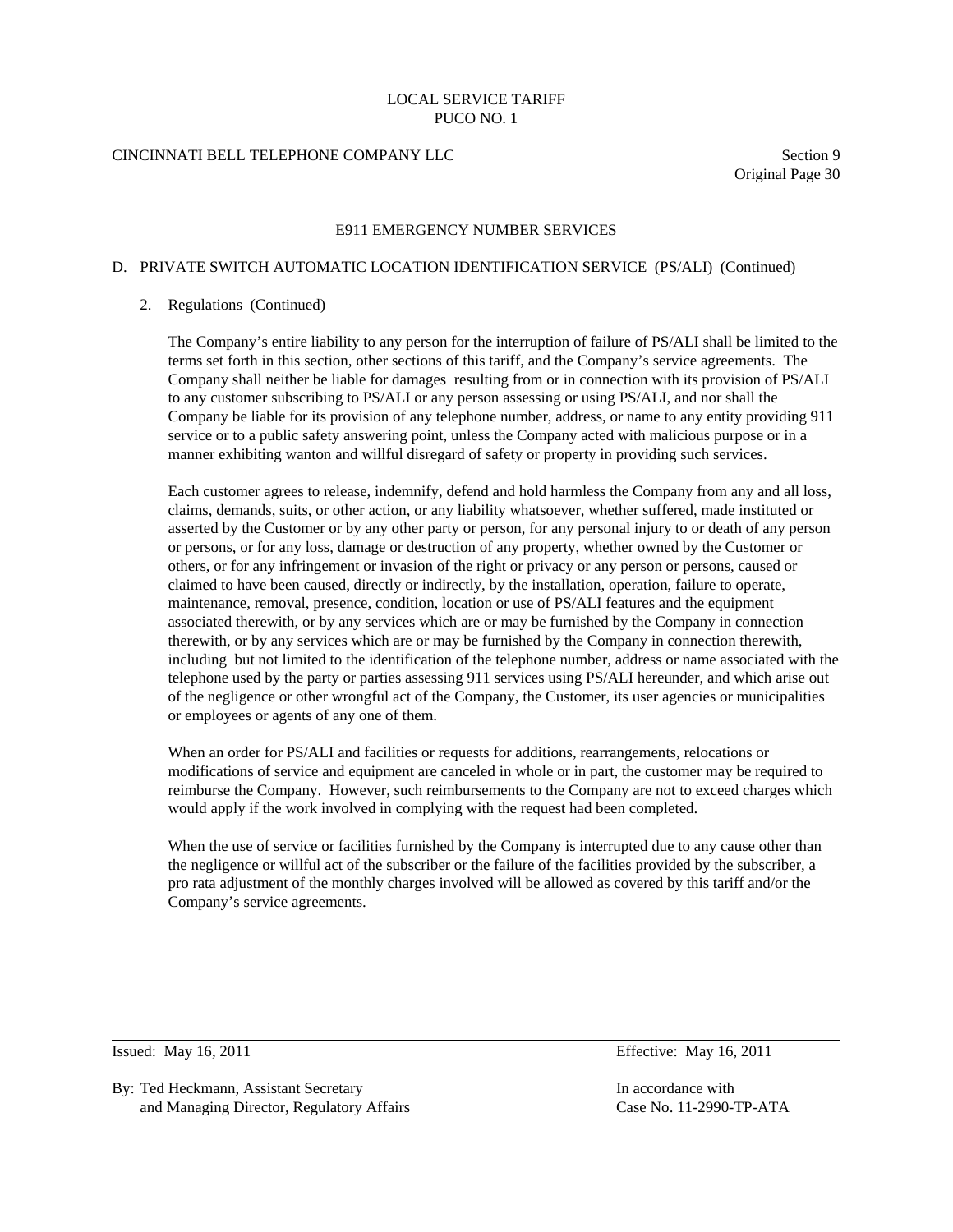# CINCINNATI BELL TELEPHONE COMPANY LLC Section 9

Original Page 31

### E911 EMERGENCY NUMBER SERVICES

### D. PRIVATE SWITCH AUTOMATIC LOCATION IDENTIFICATION SERVICE (PS/ALI) (Continued)

### 2. Regulations (Continued)

 In the event of any interruption of the service, the Company shall not be liable to any person, corporation or other entity for any loss or damage in an amount greater than an amount equal to the pro rata allowance of the tariff, service agreement, or contract rate for the service or facilities provided to the customer for the time interruption continues, after notice to the Company. No allowance shall be made if the interruption is due to the negligence or willful act of the customer of the service.

 For Risk Management purposes the Company strongly recommends that all DID and DID type numbers assigned to the PS/ALI service subscriber be listed in the 911 Database. If the Customer does not include all their numbers in the 911 Database, the Customer's PBX must block the number from entering the 911 network as the point of origination of a 911 call. If a number not included in the 911 Database appears in the Company's 911 system as the point of origination of a 911 call, the Customer will be billed for the time and material used by the Company to investigate the call.

 PS/ALI may be transferred to a new subscriber at the same location upon prior written concurrence by the new subscriber.

When the PBX owner/operator moves service, nonrecurring charges apply as are appropriate.

PS/ALI is offered on a month to month basis at the rates and charges indicated in this section.

 $\overline{a}$ 

By: Ted Heckmann, Assistant Secretary **In accordance with** In accordance with and Managing Director, Regulatory Affairs Case No. 11-2990-TP-ATA